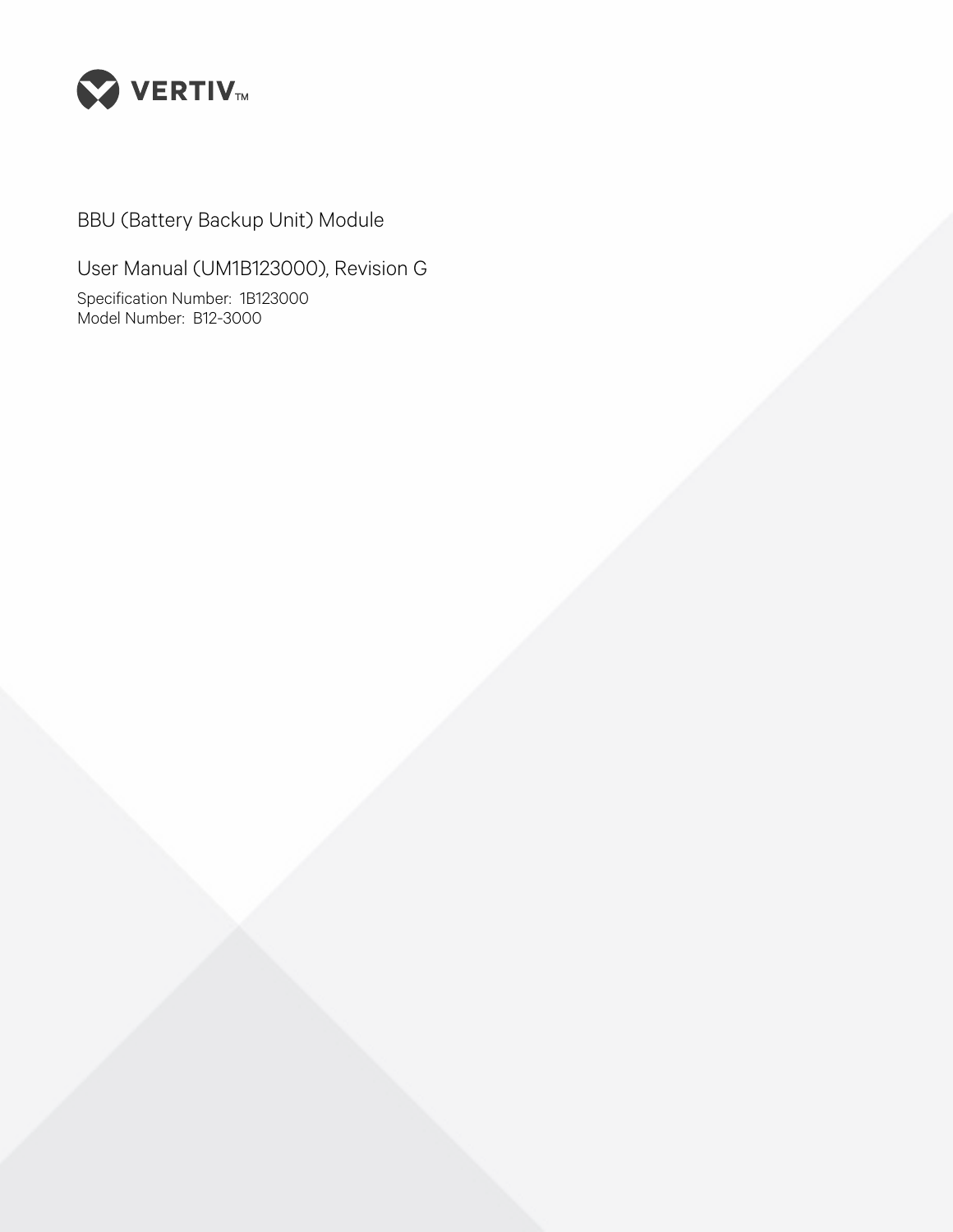

The information contained in this document is subject to change without notice and may not be suitable for all applications. While every precaution has been taken to ensure accuracy and completeness herein, Vertiv Group Corp. assumes no responsibility, and disclaims all liability, for damages resulting from use of this information or for any errors or omissions. Refer to other local practices or building codes as applicable for the correct methods, tools, and materials to be used in performing procedures not specifically described in this document.

This document may contain confidential and/or proprietary information of Vertiv Group Corp., and its receipt or possession does not convey any right to reproduce, disclose its contents, or to manufacture or sell anything that it may describe. Reproduction, disclosure, or use without specific authorization from Vertiv Group Corp. is strictly prohibited.

Vertiv and the Vertiv logo are trademarks or registered trademarks of Vertiv Group Corp. All other names and logos referred to are trade names, trademarks or registered trademarks of their respective owners.

© 2019 Vertiv Group Corp. All rights reserved.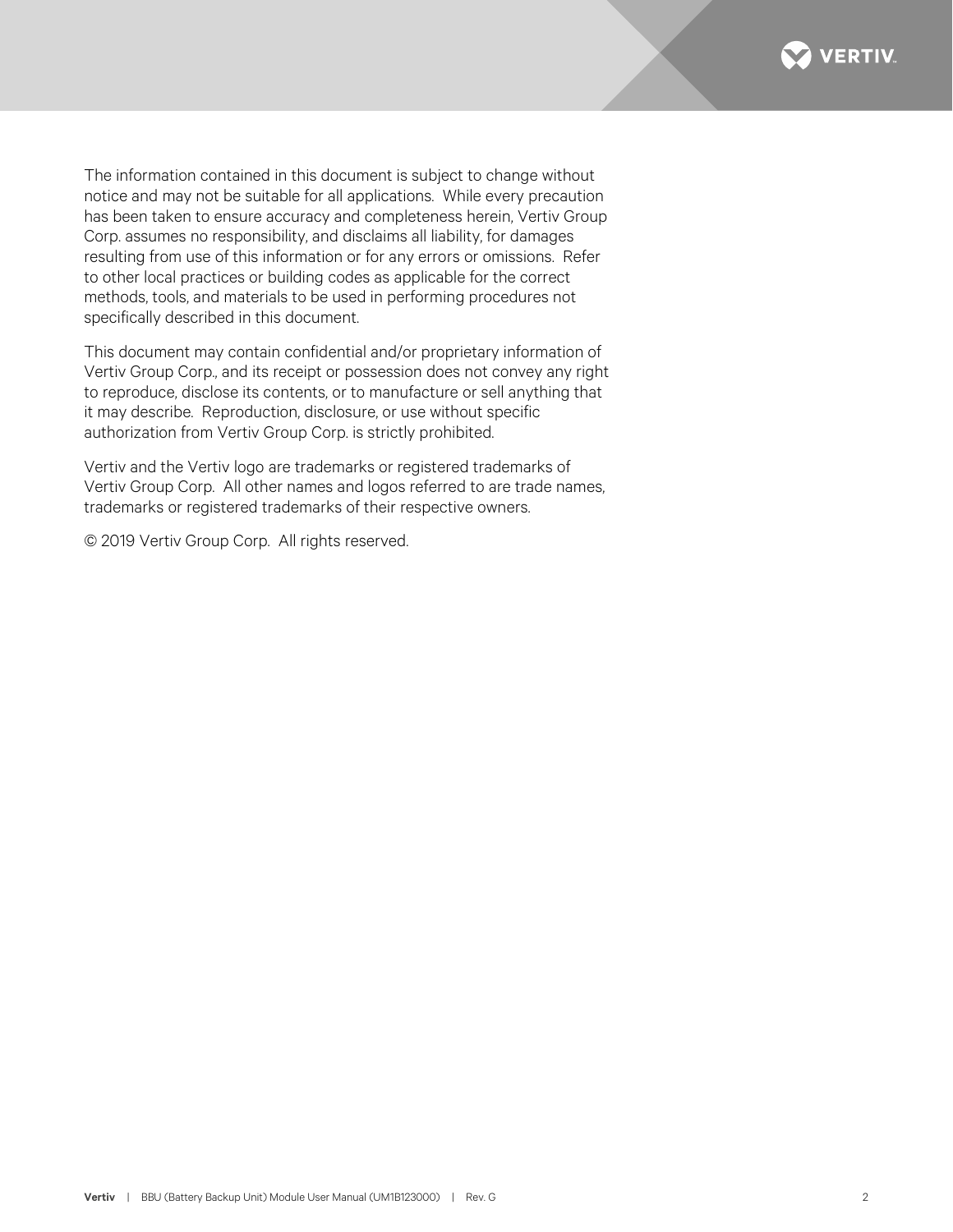

# **TABLE OF CONTENTS**

| Handling Equipment Containing Static Sensitive Components 6 |
|-------------------------------------------------------------|
|                                                             |
|                                                             |
|                                                             |
|                                                             |
|                                                             |
|                                                             |
|                                                             |
|                                                             |
|                                                             |
|                                                             |
|                                                             |
|                                                             |
|                                                             |
|                                                             |
|                                                             |
|                                                             |
|                                                             |
|                                                             |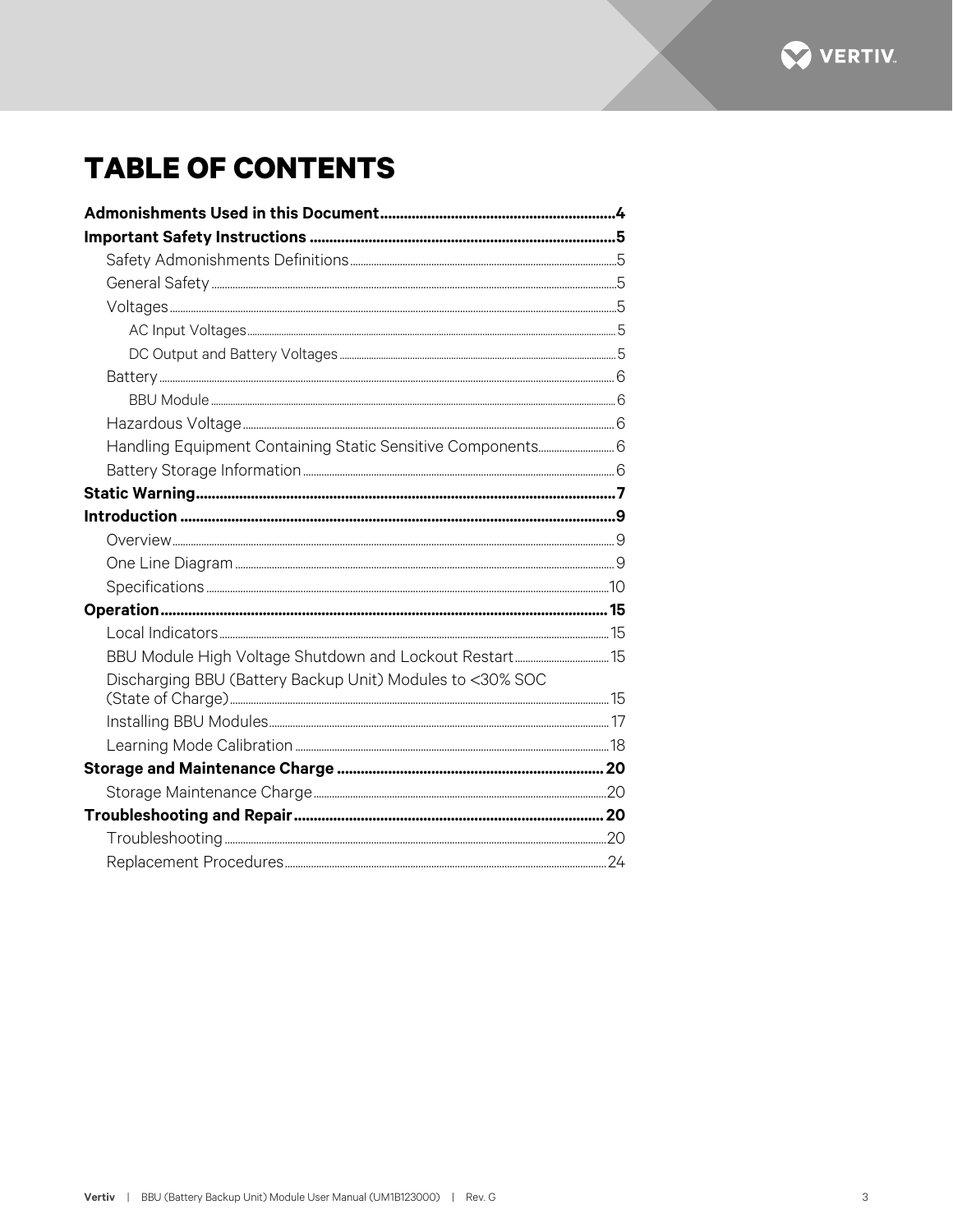

# <span id="page-3-0"></span>**ADMONISHMENTS USED IN THIS DOCUMENT**



**DANGER!** Warns of a hazard the reader **will** be exposed to that will **likely** result in death or serious injury if not avoided. (ANSI, OSHA)



**WARNING!** Warns of a potential hazard the reader **may** be exposed to that **could** result in death or serious injury if not avoided. This admonition is not used for situations that pose a risk only to equipment, software, data, or service. (ANSI)



**CAUTION!** Warns of a potential hazard the reader **may** be exposed to that **could** result in minor or moderate injury if not avoided. (ANSI, OSHA) This admonition is not used for situations that pose a risk only to equipment, data, or service, even if such use appears to be permitted in some of the applicable standards. (OSHA)



**ALERT!** Alerts the reader to an action that **must be avoided** in order to protect equipment, software, data, or service. (ISO)



**ALERT!** Alerts the reader to an action that **must be performed** in order to prevent equipment damage, software corruption, data loss, or service interruption. (ISO)



**FIRE SAFETY!** Informs the reader of fire safety information, reminders, precautions, or policies, or of the locations of fire-fighting and fire-safety equipment. (ISO)



**SAFETY!** Informs the reader of general safety information, reminders, precautions, or policies not related to a particular source of hazard or to fire safety. (ISO, ANSI, OSHA)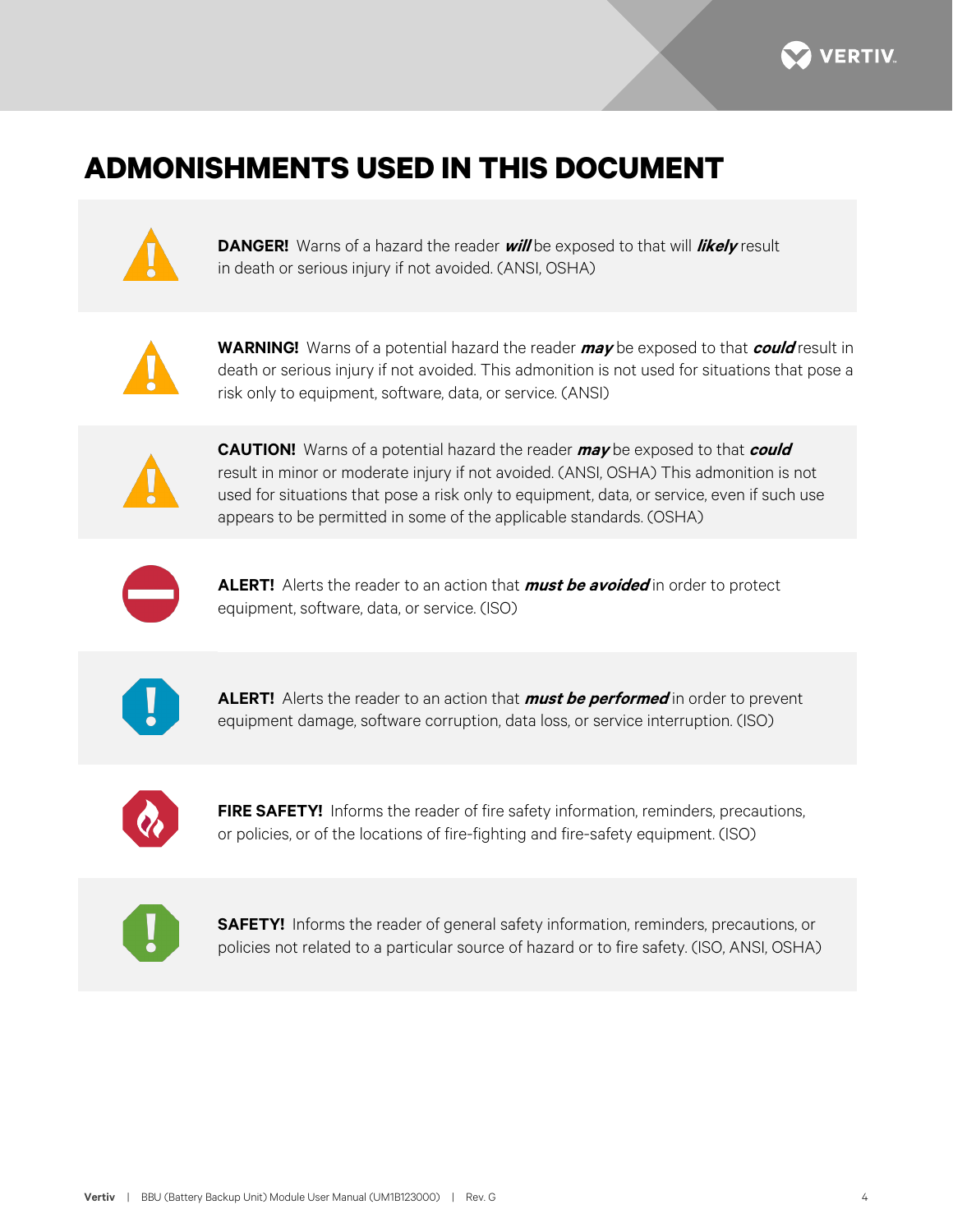

# <span id="page-4-0"></span>**IMPORTANT SAFETY INSTRUCTIONS**

## <span id="page-4-1"></span>**Safety Admonishments Definitions**

Definitions of the safety admonishments used in this document are listed under ["Admonishments Used in this](#page-3-0)  [Document"](#page-3-0) on page [4.](#page-3-0)

# <span id="page-4-2"></span>**General Safety**

**DANGER!** YOU MUST FOLLOW APPROVED SAFETY PROCEDURES.

Performing the following procedures may expose you to hazards. These procedures should be performed by qualified technicians familiar with the hazards associated with this type of equipment. These hazards may include shock, energy, and/or burns. To avoid these hazards:

- a) The tasks should be performed in the order indicated.
- b) Remove watches, rings, and other metal objects.
- c) Prior to contacting any uninsulated surface or termination, use a voltmeter to verify that no voltage or the expected voltage is present. Check for voltage with both AC and DC voltmeters prior to making contact.
- d) Wear eye protection.
- e) Use certified and well maintained insulated tools. Use double insulated tools appropriately rated for the work to be performed.

# <span id="page-4-3"></span>**Voltages**

## <span id="page-4-4"></span>**AC Input Voltages**

**DANGER!** This system operates from AC input voltage capable of producing fatal electrical shock.

## <span id="page-4-5"></span>**DC Output and Battery Voltages**



**DANGER!** This system produces DC power and has a battery source connected to it. Although the DC voltage is not hazardously high, the Battery Backup Unit can deliver large amounts of current. Exercise extreme caution not to inadvertently contact or have any tool inadvertently contact an output terminal or exposed wire connected to an output terminal or battery terminal. NEVER allow a metal object, such as a tool, to contact more than one termination at a time, or to simultaneously contact a termination and a grounded object. Even a momentary short circuit can cause sparking, explosion, and injury.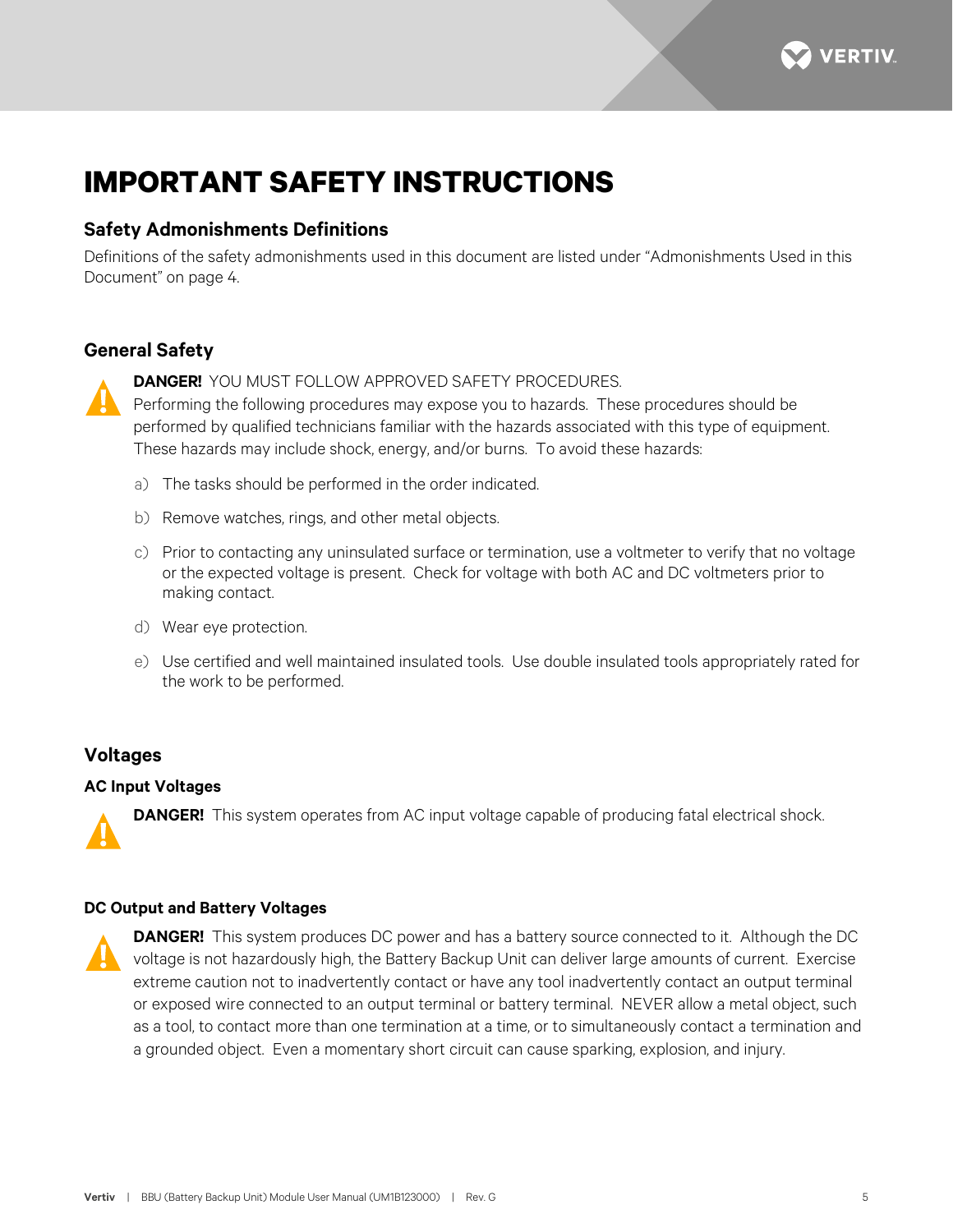

## <span id="page-5-0"></span>**Battery**

### <span id="page-5-1"></span>**BBU Module**



**WARNING!** The BBU module contains lithium-ion battery cells. Handling and storage precautions MUST be observed. Lithium-ion batteries are considered UN/DOT Class 9 Misc. Hazardous Materials for shipping purposes. Only properly trained personnel are allowed to ship or receive BBU modules.

The BBU module has no user serviceable parts. The lithium-ion battery pack is embedded inside the unit and is not serviceable.

Disposal of the BBU module should follow established customer waste recycling plans for electronics and battery disposal.

The BBU module must be handled carefully. The BBU module is FRAGILE and contains lithium-ion battery cells. If the BBU module shows ANY sign of mechanical damage or abuse, it must not be used or installed. Damaged cells are hazardous and must be taken out of service immediately.

## <span id="page-5-2"></span>**Hazardous Voltage**

**DANGER!** HAZARD OF ELECTRICAL SHOCK. More than one disconnect may be required to de-energize the system before servicing.

## <span id="page-5-3"></span>**Handling Equipment Containing Static Sensitive Components**



**ALERT!** Installation or removal of equipment containing static sensitive components requires careful handling. Before handling any equipment containing static sensitive components, read and follow the instructions contained on the Static Warning Page.

## <span id="page-5-4"></span>**Battery Storage Information**

The BBU (Battery Backup Unit) contains both electronics and a Li-ion battery pack. Proper battery storage procedures are required and MUST be followed to ensure product meets product specifications upon commissioning. See ["Environmental Ratings"](#page-10-0) on page [11](#page-10-0) and ["Storage and Maintenance Charge"](#page-19-0) on page [20.](#page-19-0)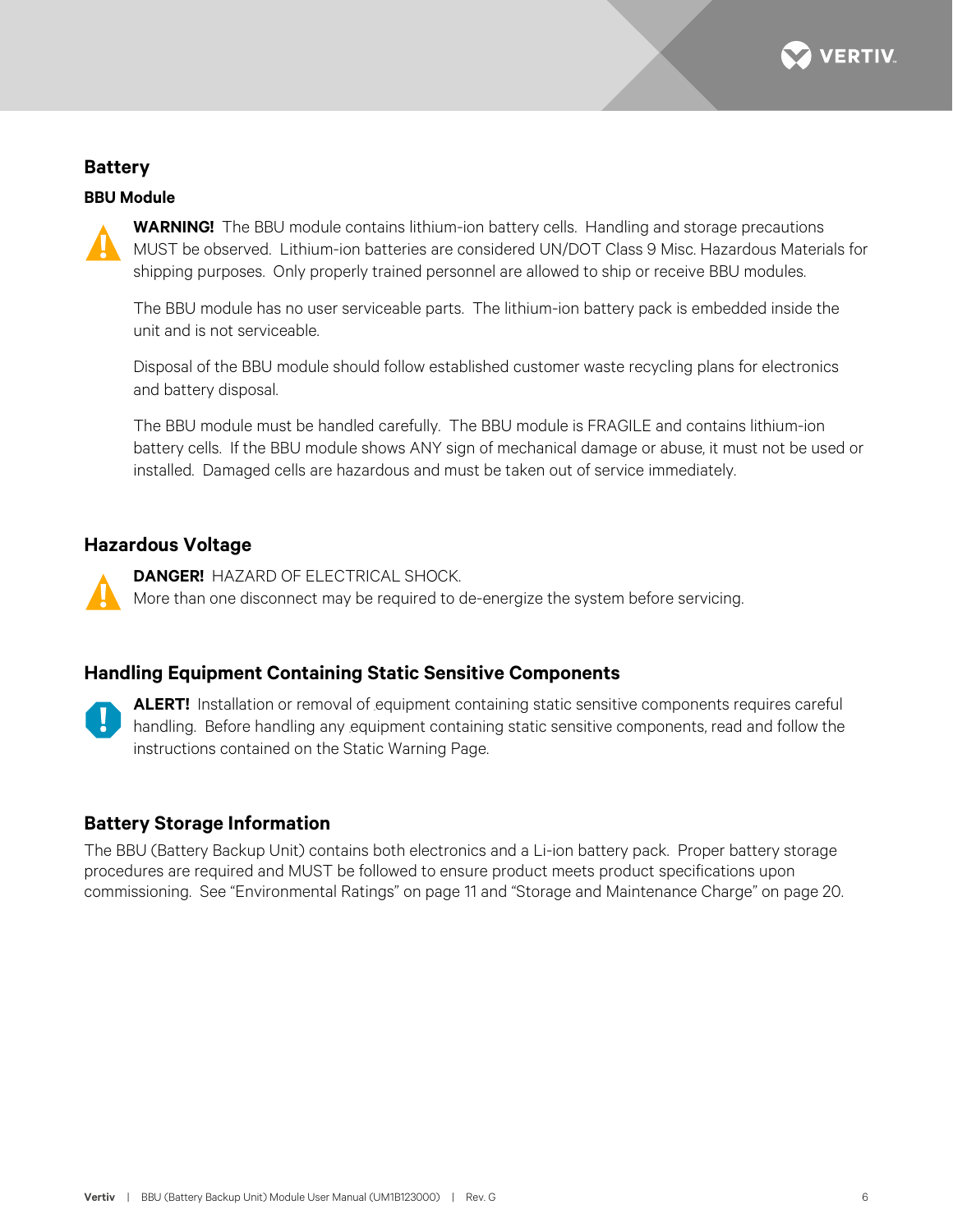

# <span id="page-6-0"></span>**STATIC WARNING**

This equipment contains static sensitive components. The warnings listed below must be observed to prevent damage to these components. Disregarding any of these warnings may result in personal injury or damage to the equipment.

- 1. Strictly adhere to the procedures provided in this document.
- 2. Before touching any equipment containing static sensitive components, discharge all static electricity from yourself by wearing a wrist strap grounded through a one megohm resistor. Some wrist straps have a built-in one megohm resistor; no external resistor is necessary. Read and follow wrist strap manufacturer's instructions outlining use of a specific wrist strap.
- 3. Do not touch traces or components on equipment containing static sensitive components. Handle equipment containing static sensitive components only by the edges that do not have connector pads.
- 4. After removing equipment containing static sensitive components, place the equipment only on static dissipative surfaces such as conductive foam or ESD bag. Do not use ordinary Styrofoam™ or ordinary plastic.
- 5. Store and ship equipment containing static sensitive components only in static shielding containers.
- 6. If necessary to repair equipment containing static sensitive components, wear an appropriately grounded wrist strap, work on a conductive surface, use a grounded soldering iron, and use grounded test equipment.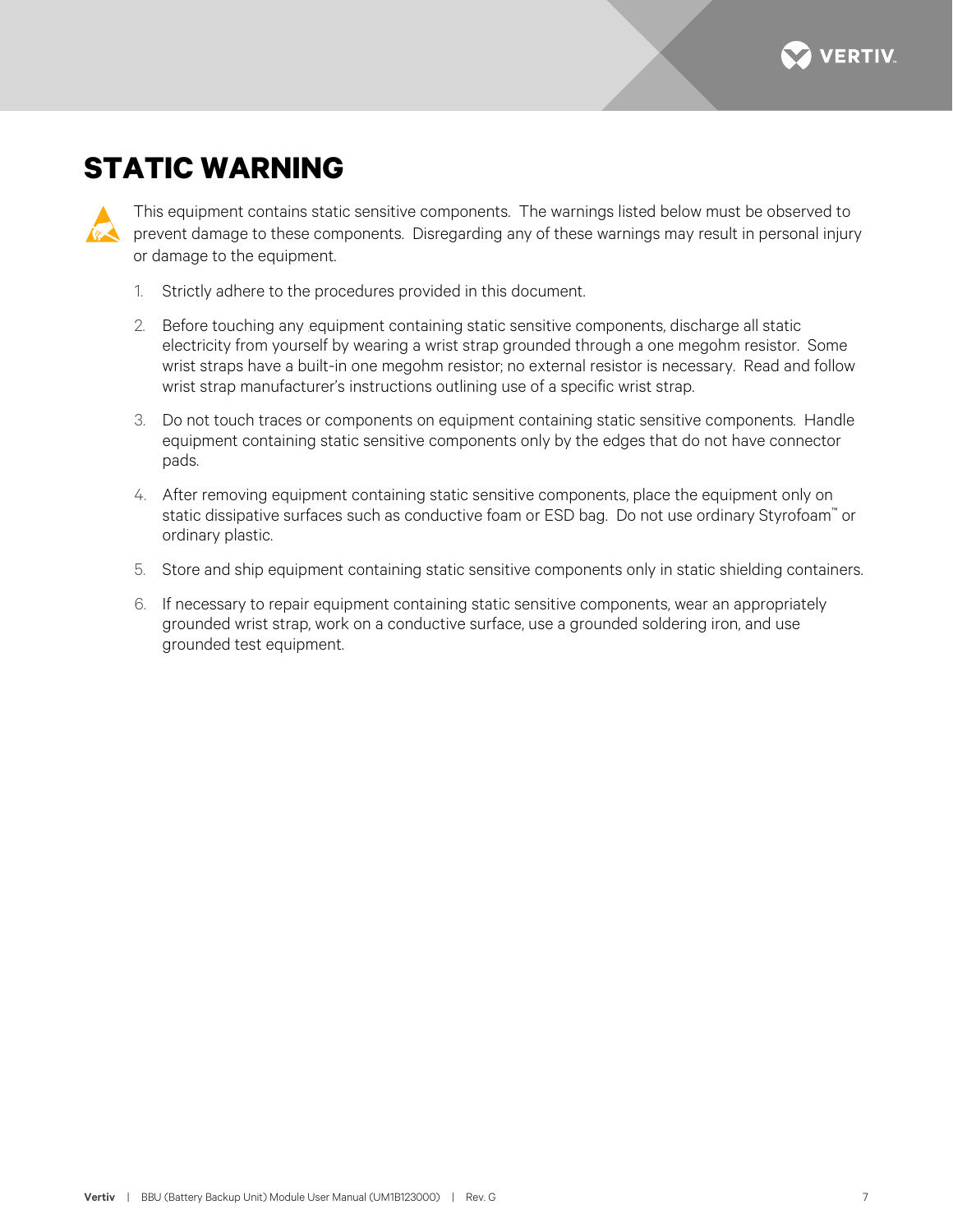

This page is intentionally blank.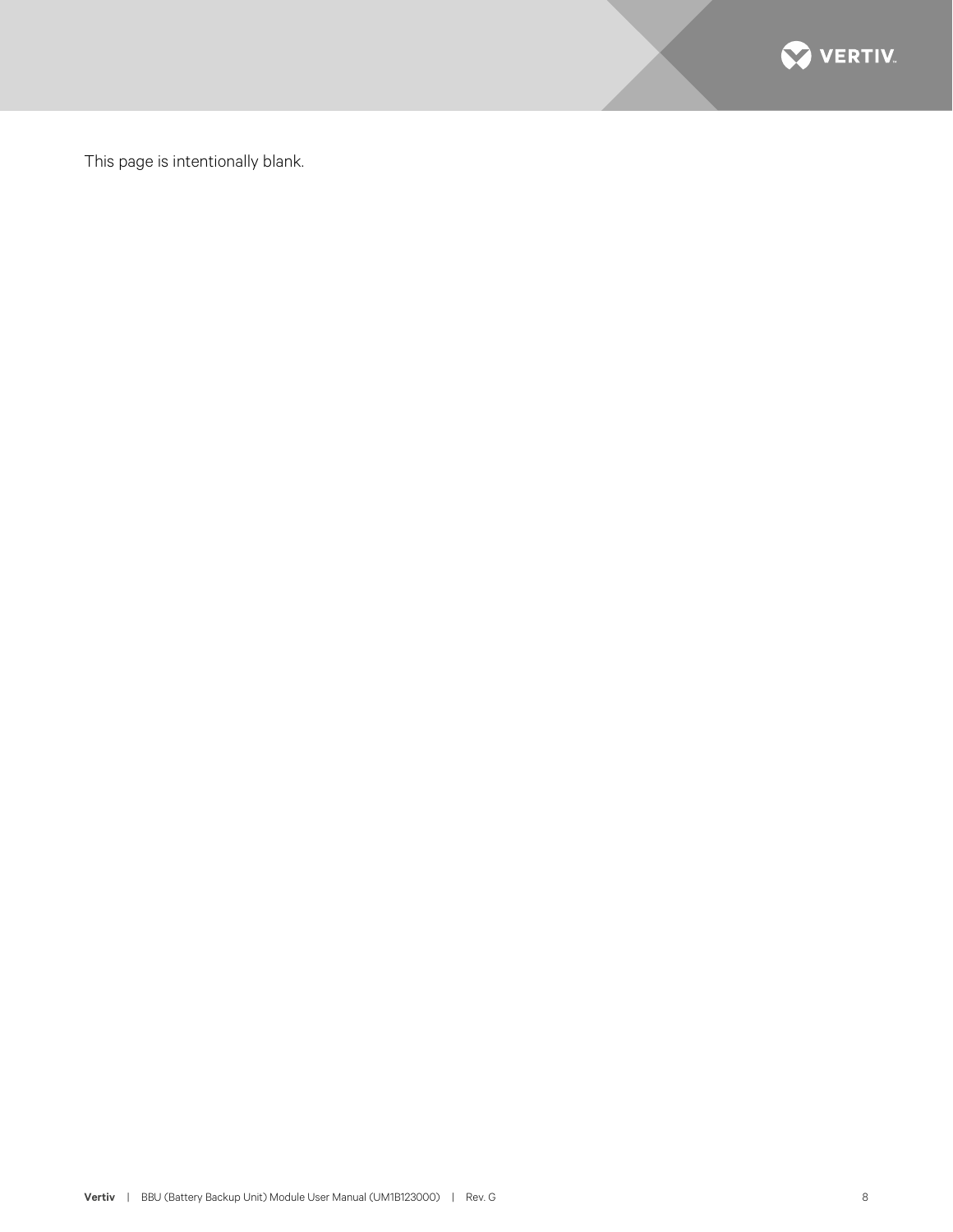

# <span id="page-8-0"></span>**INTRODUCTION**

## <span id="page-8-1"></span>**Overview**

The BBU (Battery Backup Unit) module provides power during AC utility failures, and can provide additional power on demand. The BBU module is designed to provide at a maximum load of 3 kW, a run time of 90 seconds (longer run times at lower than 3 kW) of 12 VDC power, per module. Note also that the BBU module output current cannot exceed 250 A under any voltage regulation. The BBU module is also capable of providing additional power via discharging in parallel with the rectifier output. In this mode, the BBU can provide additional power for minutes, at a power level exceeding the rectifier power setting.

## <span id="page-8-2"></span>**One Line Diagram**

**Figure 1:** *One Line Diagram*



If AC power fails or if the system requires more power, the BBU detects the state of the bus voltage and reacts to provide power as needed.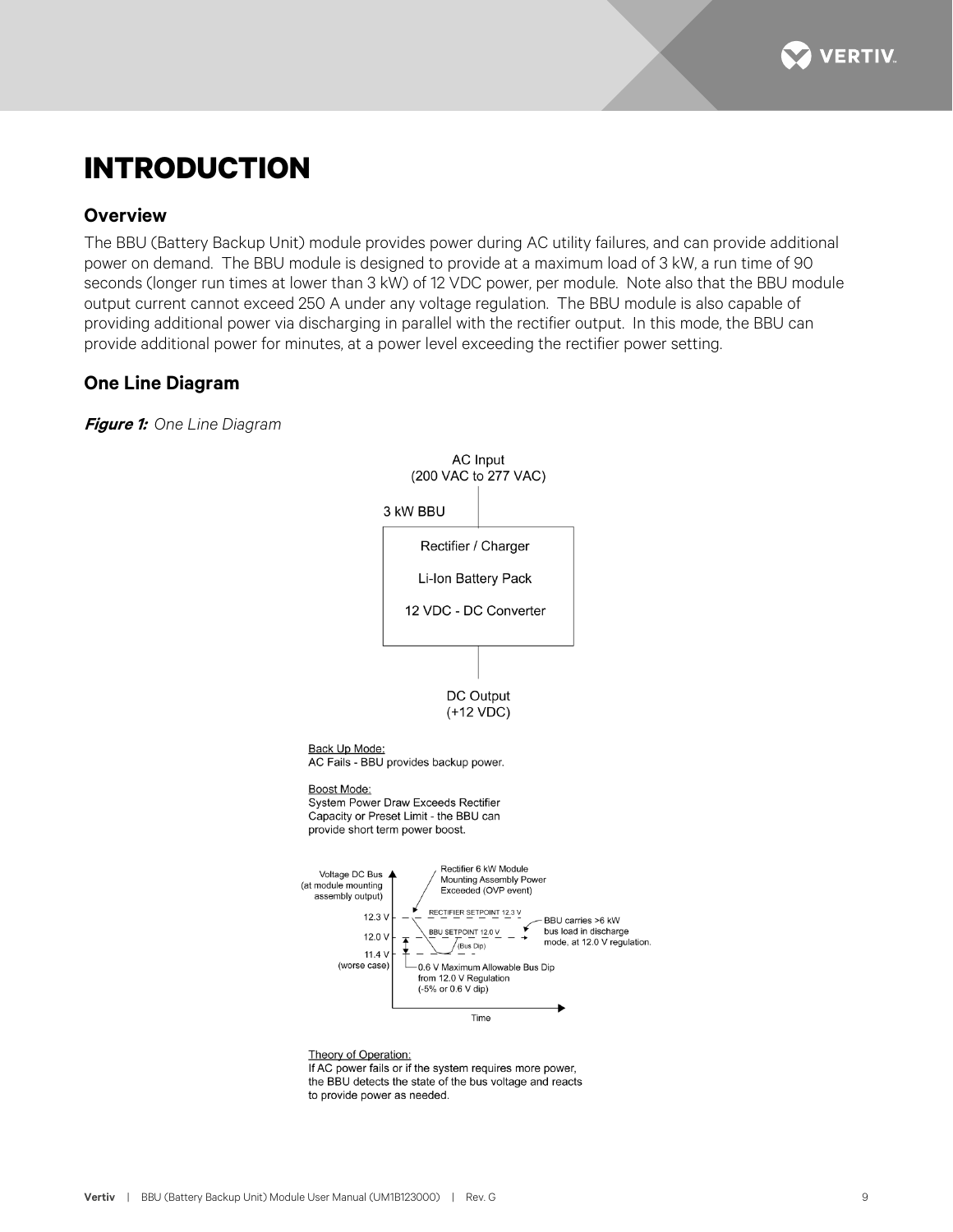

## <span id="page-9-0"></span>**Specifications**

### **DC Output Ratings**

- Voltage Adjustment Range: The output voltage is adjustable from 11.7 VDC to 13.2 VDC via the associated controller. The output voltage setpoint will be a configured offset (typically 300 mV) less than the 1R123000 rectifier voltage setpoint.
- Output Current: 250 A at 12 VDC to 227 A at 13.2 VDC.
- Output Power: 3000 W at Vout ≥ 12 VDC.
- Regulation:
	- a) Static: Steady state regulation is ±1% as controlled within the BBU module for any and all combinations of load from no load to full load, input voltage, and input frequency at a constant ambient temperature. The associated system controller may provide improved regulation.
	- b) Dynamic Load: For any step load change within the range of 10% to 90% of full load within 50 microseconds, per Telcordia GR-947-CORE, the maximum voltage transient will not exceed 5% of the initial steady state voltage within 250 microseconds ±10 microseconds. Recovery to within ±1% of the initial steady state voltage does not exceed 4 milliseconds.
- Hold Up Time: 90 seconds at 3 kW (longer at lower loads).

### **AC Input Ratings**

- *Voltage:* Nominal 200 VAC to 277 VAC, single phase, 50 Hz / 60 Hz, with an operating range of 176 VAC to 310 VAC. Acceptable input frequency range is 45 Hz to 65 Hz.
- Harmonic Content (THD): Meets EN 61000-3-12.
- Inrush Current: Meets EN 61000-3-1-2. Under the above conditions, standard AC distribution circuit breakers will not trip.
- Typical Input Data: 60 Hz Input: Refer to **[Table 1](#page-9-1)**.

<span id="page-9-1"></span>**Table 1:** *Typical Input Data, 60 Hz Input*

| <b>Nominal</b><br><b>Input Voltage</b> | Input<br>Watts                    | <b>Input Current</b><br>(Amperes) | Input<br><b>VA</b> |
|----------------------------------------|-----------------------------------|-----------------------------------|--------------------|
| 200 VAC                                | 105 W                             | 0.55A                             | 112 VA             |
|                                        | Standby Power $($ $\approx$ 30 W) | 0.16A                             | 32 VA              |
| 208 VAC                                | 105 W                             | 0.53A                             | 112 VA             |
|                                        | Standby Power $($ $\approx$ 30 W) | 0.15A                             | 32 VA              |
| 240 VAC                                | 105 W                             | 0.46A                             | 112 VA             |
|                                        | Standby Power $($ $\approx$ 30 W) | 0.12A                             | 32 VA              |



**NOTE!** *System output is initially adjusted to 12 volts DC as measured at the system sense points at 50% of full load and nominal input. "Percent of Full Load" refers to percent of 250 A.*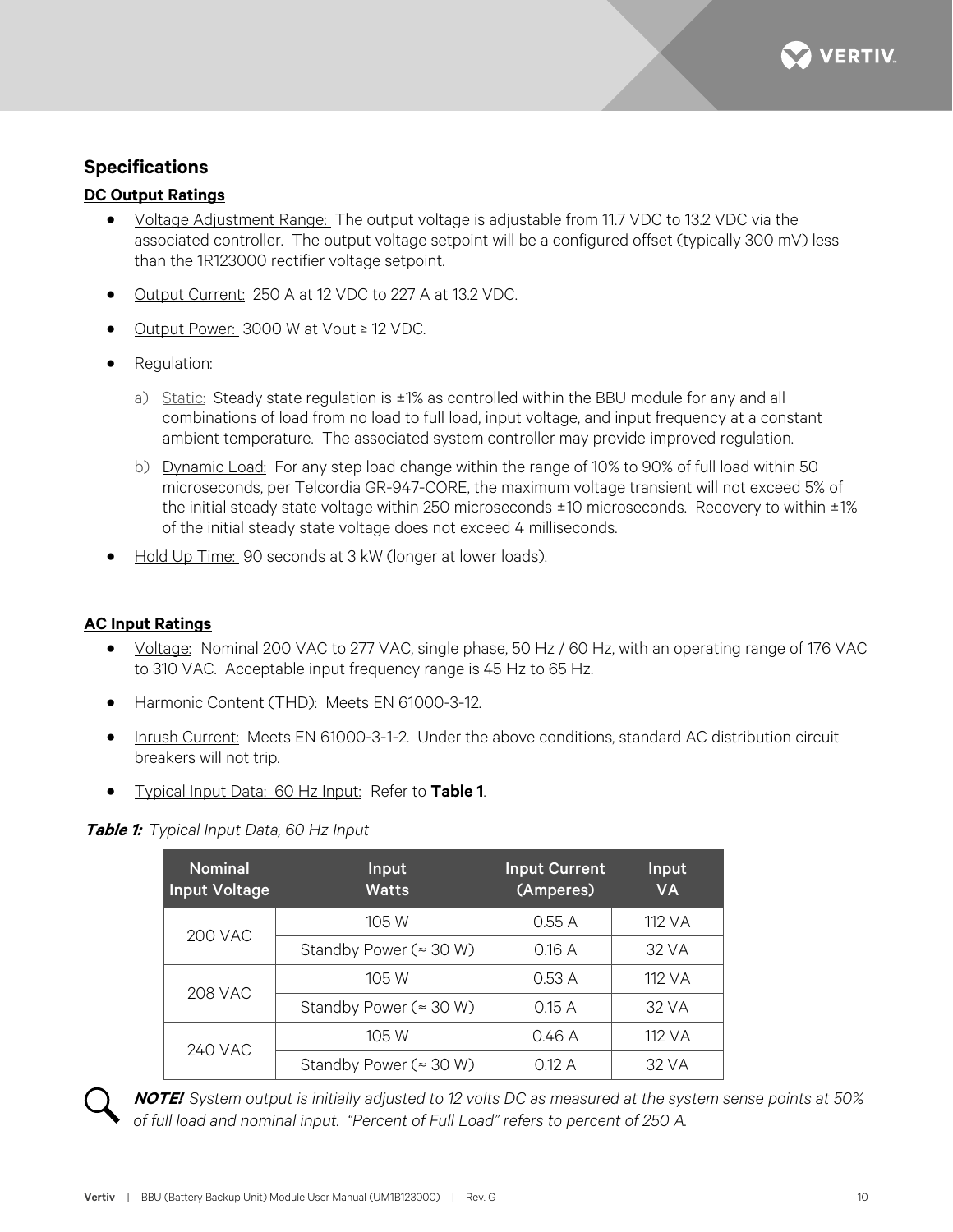

### <span id="page-10-0"></span>**Environmental Ratings**

- Operating Ambient Temperature Range: 0 °C to +45 °C (+32 °F to +113 °F).
- Storage Ambient Temperature Range: 5% RAC and 85% relative humidity.
	- a) 1 Year: -20 °C to +25 °C (-4 °F to +77 °F)
	- b) 3 Months: -25 °C to +40 °C (-13 °F to +104 °F)
	- c) 1 Week: -40 °C to +60 °C (-40 °F to +140 °F)
- Relative Humidity: This BBU module is capable of being operated and stored in an ambient relative humidity range of 0% to 95%, non-condensing.
- Altitude: This BBU module is capable of operating in an altitude range of -200 feet to 10,000 feet. The maximum operating ambient temperature should be de-rated by 3 °C per 1000 feet above 6000 feet.
- Ventilation Requirements: The BBU module is fan cooled and utilizes front to back forced ventilation. A BBU module must be mounted so ventilating openings are not blocked and temperature of the air entering the BBU module does not exceed the operating ambient temperature range stated above.
- EMI/RFI Suppression:
	- a) BBU modules operating in an approved module mounting assembly conforming to the requirements of FCC rules Part 15, Subpart B, Class A for radiated and conducted emissions limits.
	- b) BBU modules operating in an approved module mounting assembly conforming to the requirements of European Norm, EN55022, and Class A for radiated and conducted emissions limits.
- Surge Protection: Compliance with EN61000-4-5 Installation Class 4, and capable of withstanding surges per ANSI/IEEE C 62.41 1999 Category B3 across the input terminals.

**NOTE!** *This level of protection is a widely used standard for telecommunications and data center power equipment. As with all such equipment, it is the end user's responsibility to provide an adequately sized surge suppression device at the commercial power service entrance of the building that reduces all incoming surges to levels below the classes/categories stated for the equipment.*

- ESD Protection: Meets EN 61000-4-2 and Telcordia GR-1089-CORE R2-1, R2-2, R2-3, O2-4.
- Single BBU Module Audible Noise: At +25 °C (+77 °F) ≤ 60 dB(A) (Measurement made at 60 cm (2') distance in front of BBU module and at same horizontal line of the middle of BBU module).

#### **Compliance Information**

• The BBU module is RoHS compliant.

#### **Standard Features**

- Type of Power Conversion Circuit: High frequency.
- Input Protection:
	- a) Low Input Voltage: The BBU module charger section shuts down and reports not charging, low input voltage. No local indicator illuminates for decreasing input voltage. The BBU module automatically restarts when the input voltage returns to within the normal operating range. A low input voltage condition does not trip the recommended input protection device.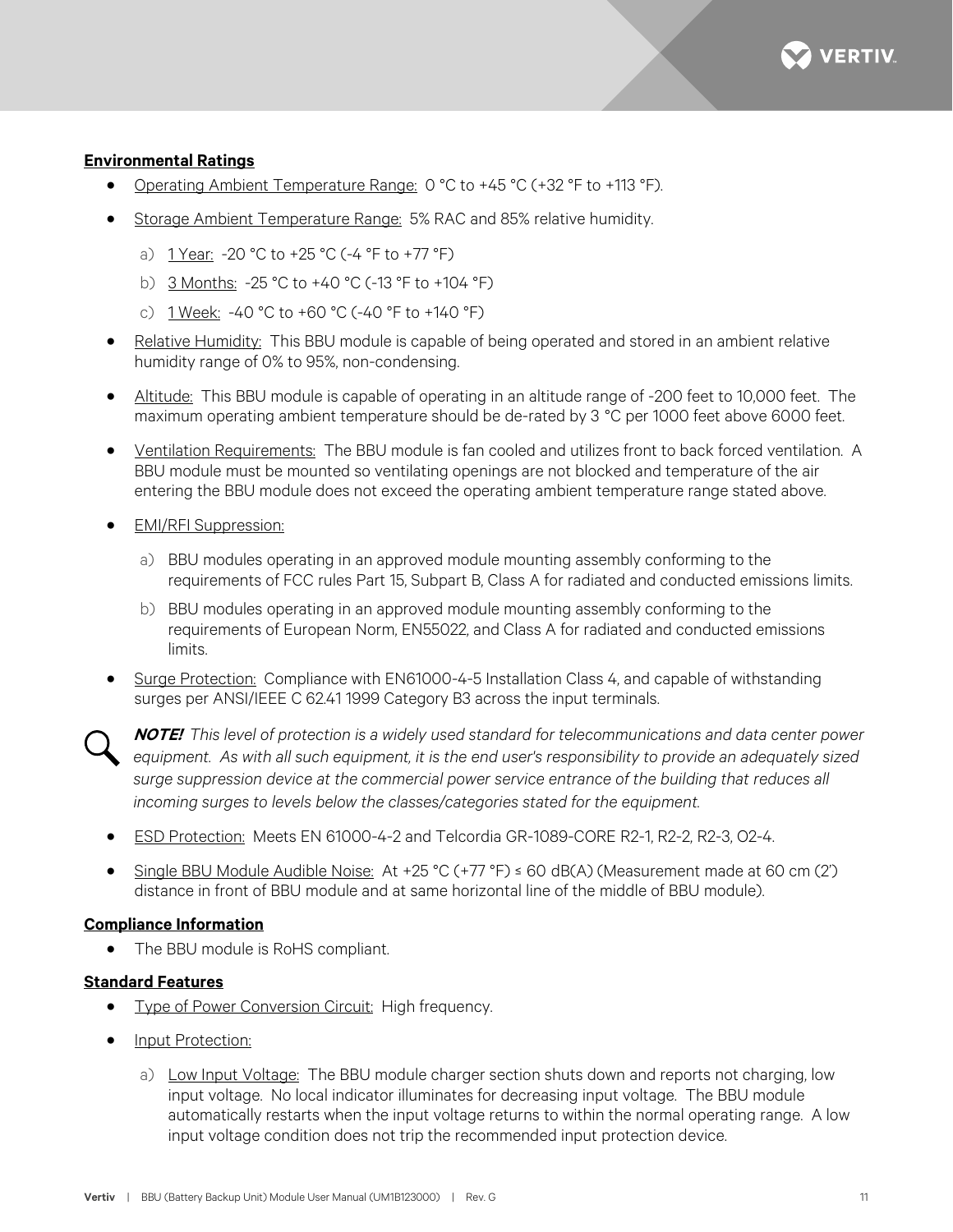

- b) High Input Voltage: The BBU module charging section shuts down if the input voltage increases above 315 VAC. The BBU module automatically restarts when the input voltage returns to within the normal operating range.
- c) Power Interruption: An AC power interruption only affects the charging capability of the BBU. The BBU is INTENDED FOR AC INTERRUPTION.
- Output Protection:
	- a) ORing Diode: The BBU module contains an internal ORing diode to prevent internal fault from affecting bus voltage.
	- b) High Voltage Shutdown: If BBU module output voltage exceeds a preset value, the BBU module shuts down and locks out regardless of load. Manual restart is then required (by turning AC power to the BBU module off or by removing the BBU module, waiting 30 seconds or more [until the LEDs on the BBU module extinguish], then turning AC power to the BBU module on or re-inserting the BBU module).
- BBU Module DC/DC Converter Failure: The BBU module has an interleaved DC/DC converter. If one card of the DC/DC converter fails, the BBU module derates its power level and a yellow LED indicator illuminates. If two or more of the cards in the DC/DC converter fails, the BBU module reports a failure to the associated controller and an alarm indicator (red) illuminates.
- Startup Time: The BBU module has two startup modes.
	- a) Initialization Time: The BBU can have up to a 30 minute initialization time. This occurs after an outage or upon first installation of the device.
	- b) Backup Startup: Backup once fully inserted the battery will provide remaining available capacity.
	- c) Charging Startup:
		- Startup charging time (from AC on until charging of the cells):  $\leq 8$  seconds.
		- The charging time to Remaining Available Capacity (RAC) is three (3) hours.

**NOTE!** *The BBU's rated capacity is 3kW (250A @ 12V) for 90 seconds (which is 75Wh). Remaining Available Capacity (RAC) is the percentage of the rated capacity that is available for the BBU to deliver.*

- The BBU module will not suffer any damage when subjected to repetitive AC voltage on/off operations.
- Paralleling: This BBU module may be connected in parallel with any BBU module adjusted to the same output voltage. Up to twenty-seven (27) BBU modules can be connected in parallel in one system.
- BBU Module Load Sharing: The BBU module shares load with other like BBU modules operating in parallel (maximum twenty-seven [27] BBU modules). The BBU's are designed to load share between themselves within a range of ±10 A of the average BBU's output current.
- Imbalanced of BBU Module Output Current:
	- a) When the average current of all BBU modules is greater than 20% of full rated current, and the difference between local BBU current and average current is greater than 16% of full rated current, the yellow protection indicator will illuminate.
	- b) When the average current of all BBU modules is greater than 20% of full rated current, and local BBU current is less than 2% of full rated current, then the red fault indicator will illuminate.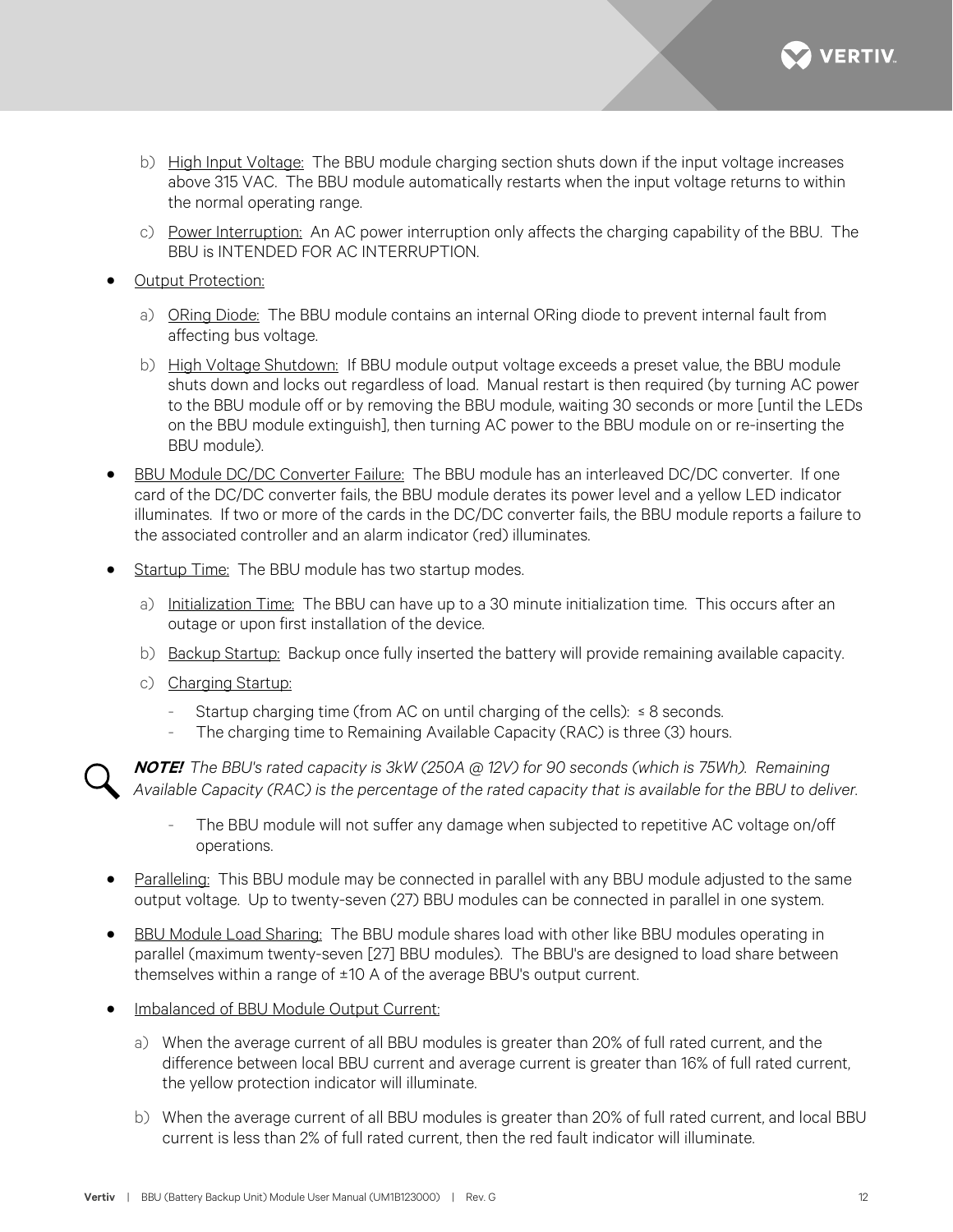

- Hot Swappable: The BBU module is designed to be plug-and-play. The BBU module can be inserted or removed from a live DC power system with no damage. When the BBU module is plugged into the system, the system output voltage will not be affected.
- Cooling: Each BBU module contains one (1) fan for front-to-back forced convection cooling.
	- a) Fan Fault Protection: The BBU module shuts down and its alarm indicator (red) flashes if the fan fails. Fan failure is detected and reported to controller. The fan is not field replaceable.
	- b) Fan Control: Fan speed is continuously variable. When input voltage is within normal range, the built-in processor adjusts fan speed according to the BBU module's internal temperature and output power. For example, a higher temperature or output power increases the fan speed. Fan speed control can be disabled via the controller. The BBU module will self-protect if ambient temperature goes too low or too high.
- Over-Temperature Protection: The BBU module provides overtemperature protection by stopping the BBU discharge and reporting a failure status to the associated controller. The BBU module recovers automatically.
- Communication Failure: The BBU module's warning indicator (yellow) flashes if it cannot communicate with its associated controller. During a communication failure the BBU module output voltage will be adjusted to the last communicated controller's output voltage setting (the BBU module stores this value each time the controller sends it). The BBU module will adjust output voltage and other operations once normal communication is restored.
- Monitoring Function: The BBU module has a built-in advanced DSP (Digital Signal Processor) that monitors and controls the operation of the BBU module. The DSP also communicates with the associated controller in real time through the CAN bus. **[Table 2](#page-13-0)** lists the different commands and information exchanged between the BBU module and the controller.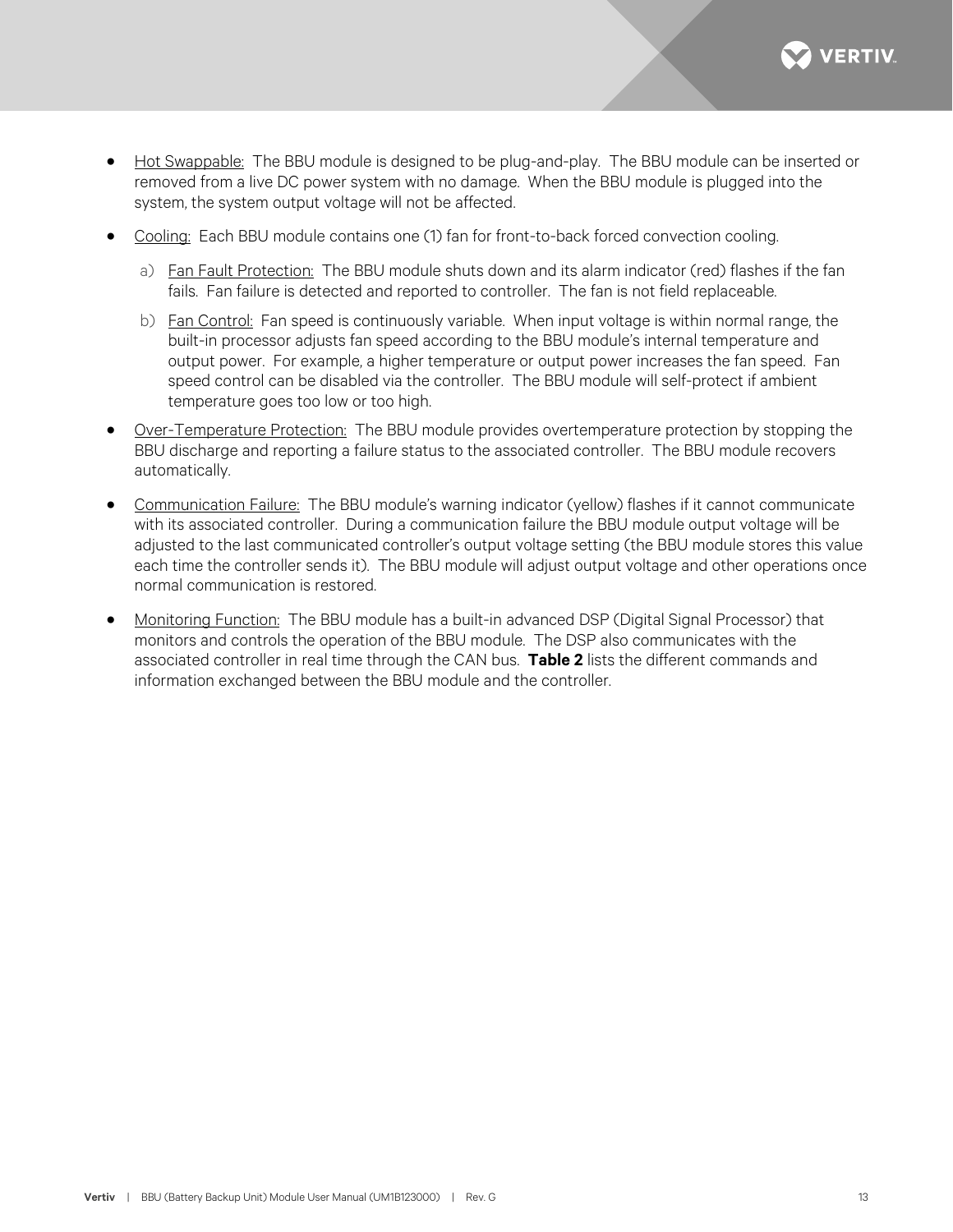

### <span id="page-13-0"></span>**Table 2:** *Exchange of Information between BBU and Controller*

| <b>Commands / Signals that</b>                                                    | <b>Information Gathered</b>                                                                                                                                                                                                                                                                                                                                                                               |
|-----------------------------------------------------------------------------------|-----------------------------------------------------------------------------------------------------------------------------------------------------------------------------------------------------------------------------------------------------------------------------------------------------------------------------------------------------------------------------------------------------------|
| can be Received by the BBU                                                        | by the Controller from                                                                                                                                                                                                                                                                                                                                                                                    |
| <b>Module from the Controller</b>                                                 | the BBU Module                                                                                                                                                                                                                                                                                                                                                                                            |
| • Turn On/Off<br>Output Voltage Adjustment<br>Fan Speed Control<br>Enable/Disable | • Output Voltage<br>• Output Current<br><b>Output Power</b><br>Core Temperature<br>$\bullet$ AC Status<br><b>DC Status</b><br>$\bullet$ Fan Status<br>• Rated Output<br>• Model Number<br>• Serial Number<br>• Remaining Available Capacity<br>$\bullet$ Time to Charge<br>• Running Time<br>• End-of-Life Status<br>• Learning Mode Status<br>• Protection Alarms (High<br>Temperature Protection, etc.) |

### **Mechanical Specifications**

- Weight: 4.13 kg (9.1 lbs).
- Dimensions  $(H \times W \times D)$ : 124 x 41.4 x 450 mm (4.9 x 1.6 x 17.7 inches).
- Local Controls: None.
- Local Status and Alarm Indicators: (see also **[Table 3](#page-15-0)**).
	- a) Power (Green)
	- b) Warning (Yellow)
	- c) Alarm (Red)

### **BBU Module Battery Backup Times**

3 kW of 12 VDC power at a maximum load of 3 kW, a run time of 90 seconds (longer run times at lower than 3 kW), per module.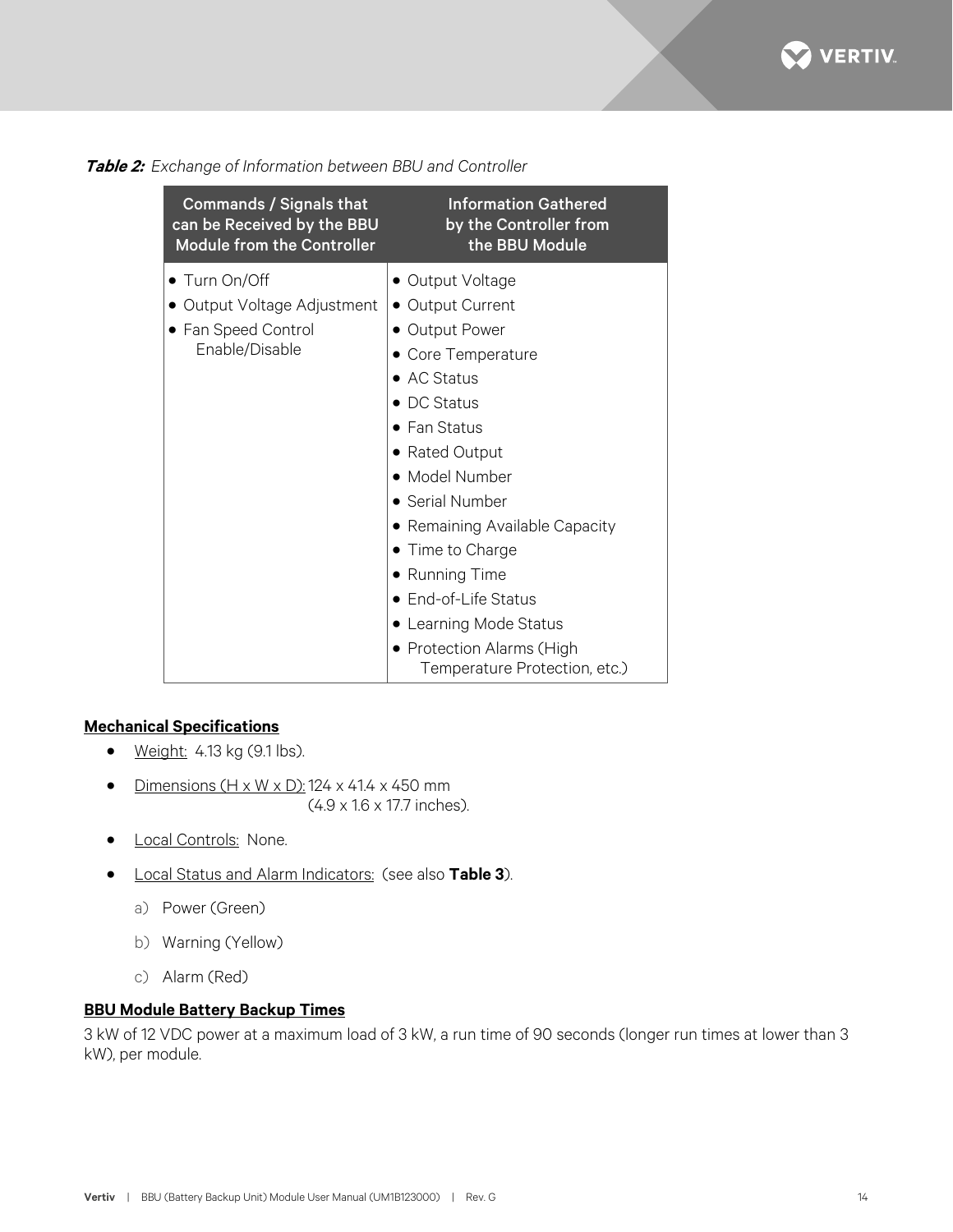

# <span id="page-14-0"></span>**OPERATION**

## <span id="page-14-1"></span>**Local Indicators**

Location and Identification: Refer to **[Figure 2](#page-14-4)**.

Description: There are three (3) alarm and status indicators located on the BBU module's front panel. The functions of these indicators are as shown in **[Table 3](#page-15-0)**.



**NOTE!** *DC voltage must be present at the BBU module output terminals (from battery or an operating BBU module) or AC voltage at the input terminals for local indicators to illuminate.*

<span id="page-14-4"></span>**Figure 2:** *BBU Module Local Indicators Locations*



# <span id="page-14-2"></span>**BBU Module High Voltage Shutdown and Lockout Restart**

#### **Procedure**

1. Turn AC power to the BBU module off or remove the BBU module, wait 30 seconds or more (until the LEDs on the BBU module extinguish), then turn AC power to the BBU module on or re-insert the BBU module.

# <span id="page-14-3"></span>**Discharging BBU (Battery Backup Unit) Modules to** <**30% SOC (State of Charge)**

• BBU (Battery Backup Unit) Modules **shipped after September 2017** have firmware that allows the BBU to be discharged to <30% SOC (State of Charge) via the SCC Controller.

This feature is performed as required to meet regulations to ship the BBU Modules by air. Refer to the latest air transportation regulations for specific criteria that must be met. Refer to the SCC Controller instruction manual (UM1M520HNA) for a procedure to discharge the BBU modules to <30% SOC (State of Charge) and also a procedure to determine the BBU shipped date.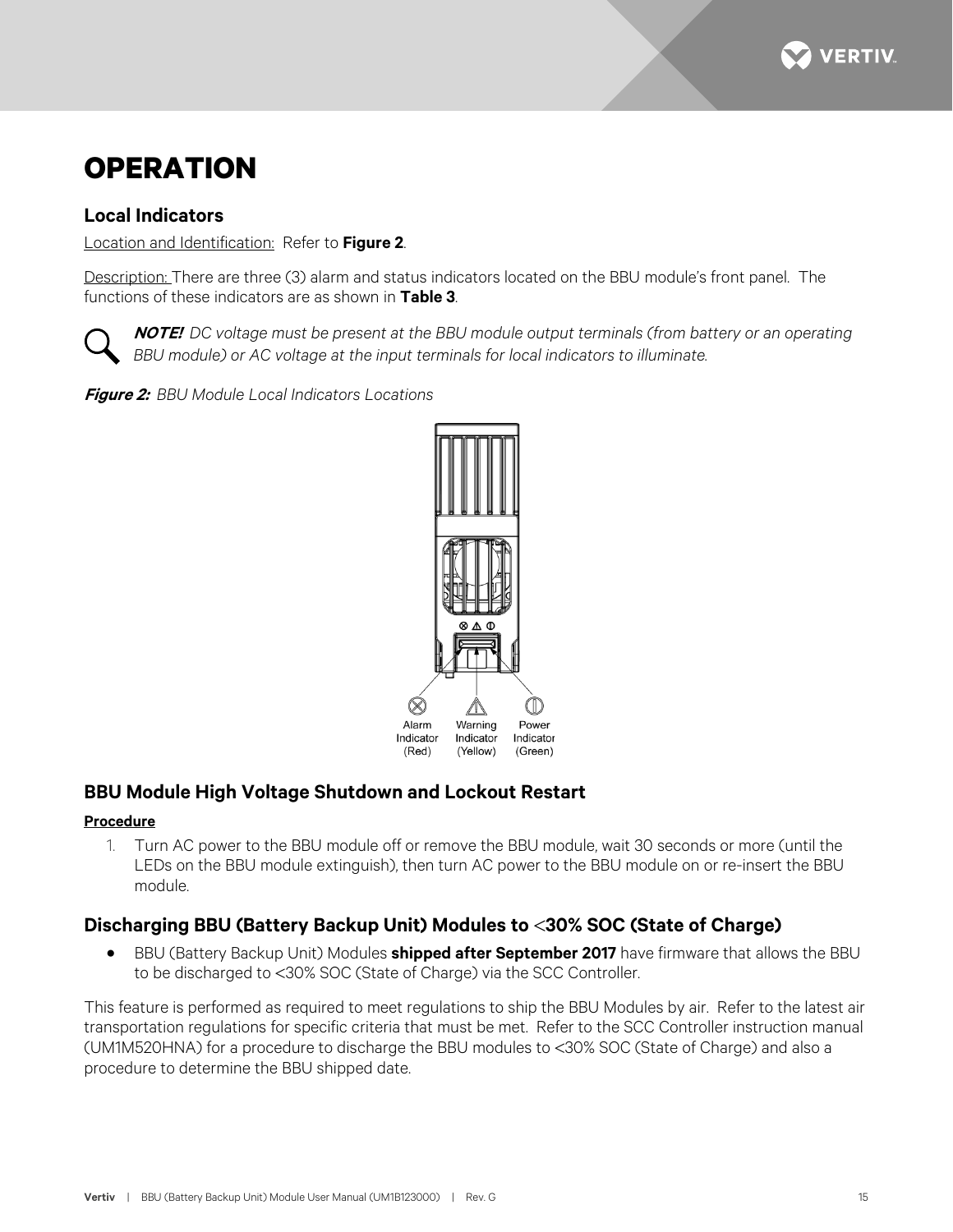

## <span id="page-15-0"></span>**Table 3:** *BBU Module Local Indicators*

|  | <b>Indicator</b>    | <b>Normal State</b> | <b>Alarm State</b> | <b>Alarm Cause</b>                                                                                                                                                                                                                                                                                                                                                                                                                                                   |
|--|---------------------|---------------------|--------------------|----------------------------------------------------------------------------------------------------------------------------------------------------------------------------------------------------------------------------------------------------------------------------------------------------------------------------------------------------------------------------------------------------------------------------------------------------------------------|
|  | Power<br>(Green)    | On                  | Off                | No input voltage.<br>BBU has failed or shut down (due to end-of-<br>life, self-protect for temperature, input voltage,<br>etc.).<br>Unable to deliver 12 VDC.                                                                                                                                                                                                                                                                                                        |
|  |                     |                     | Slow Flashing      | BBU is operational but cannot provide DC<br>power (due to no remaining capacity, in<br>learning mode, or BBU is disabled by the<br>controller).<br>Unable to deliver 12 VDC.                                                                                                                                                                                                                                                                                         |
|  |                     |                     | Flashing           | The BBU module is being identified by the<br>controller.                                                                                                                                                                                                                                                                                                                                                                                                             |
|  | Warning<br>(Yellow) | Off                 | On                 | AC input under/over voltage.<br>BBU overcurrent condition.<br>BBU DC output abnormal warning.<br>BBU charging problem warning.<br>BBU discharging problem warning.<br>BBU near end-of-life.<br>Moderate load sharing imbalance.<br>BBU module not inserted into the slot<br>completely.<br>BBU has no Remaining Available Capacity<br>(RAC) (RAC is at 0).<br>BBU charging or discharging failure.<br>BBU module over-temperature or under<br>temperature protection |
|  |                     |                     | Flashing           | Loss of communication with controller.                                                                                                                                                                                                                                                                                                                                                                                                                               |
|  | Alarm<br>(Red)      | Off                 | On                 | Output over-voltage shutdown.<br>Severe load sharing imbalance.<br>BBU charging is disabled.<br>BBU discharging is disabled.<br>Ambient temperature too high or too low.<br>BBU end-of-life.<br>AC input voltage outside the normal range<br>(AC high input voltage or AC low input<br>voltage.<br>BBU overcurrent condition.<br>Internal processor error.<br>Cells out of balanced.                                                                                 |
|  |                     |                     | Flashing           | Fan not operating (BBU module shuts down).                                                                                                                                                                                                                                                                                                                                                                                                                           |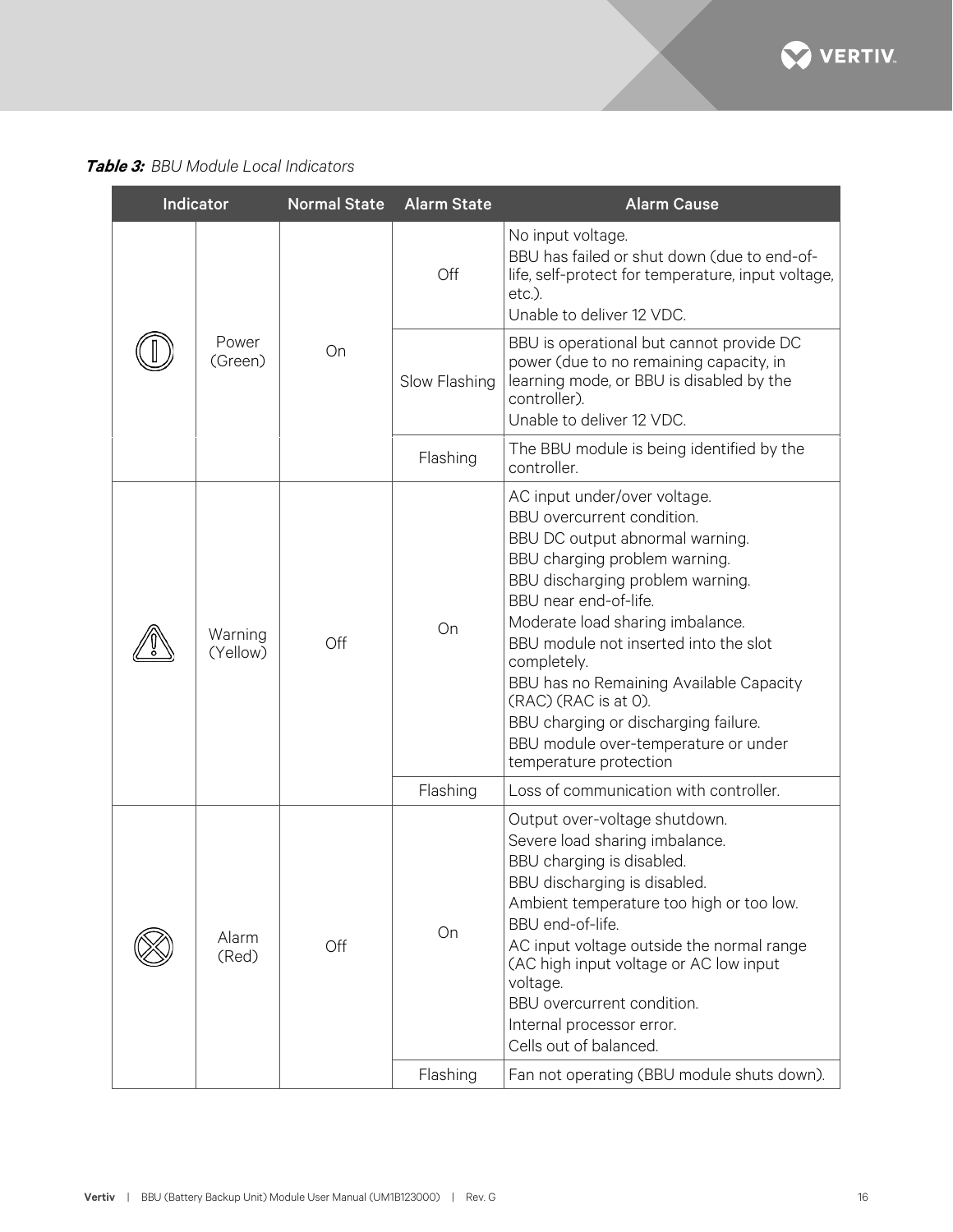

## <span id="page-16-0"></span>**Installing BBU Modules**

The BBU module is hot swappable. The BBU module can be installed or removed with the system operating.



**WARNING!** To prevent damage to the latching mechanism, ensure the handle is in the open position when installing or removing a BBU module. NEVER hold the handle in the closed position when installing a BBU module into a module mounting assembly.



**NOTE!** *The BBU module locks into the module mounting assembly through a latch located on the underside of the module. The latch and module handle are interactive. Pushing the handle up into the module's front panel causes the latch to extend to the locking position. Clicking the handle to pop it out from the module's front panel causes the latch to retract.*



**NOTE!** *For safety, the unit rear connector output DC pins are disabled until "awakened" inside the module mounting assembly.*

Refer **[Figure 3](#page-17-1)** as this procedure is performed.

#### **Procedure**

- 1. Unpack the BBU module.
- 2. Note the model number located on the front of the module. Ensure the correct module is being installed.
- 3. If present, remove the blank cover panel from the module mounting position into which a BBU module is to be installed.
- 4. Place the BBU module into an unoccupied mounting position without sliding it in completely.
- 5. Push the handle built into the BBU module's front cover in and release at the top center of the cover as shown in in **[Figure 3](#page-17-1)**. This pops the handle forward out of the BBU module's front panel (this will also retract the latch mechanism located on the underside of the BBU module).
- 6. Push the BBU module completely into the module mounting assembly.
- 7. Push the handle into the front panel of the BBU module This will lock the BBU module securely to the module mounting assembly.
- 8. Repeat the above steps for each BBU module being installed in the system.
- 9. After the BBU modules are physically installed in the module mounting assembly(s), they are ready for operation immediately after power is supplied to them.
- 10. Certain functions (i.e. current limit, addressing) may require adjustment when adding or replacing a BBU module. Refer to the power system's documentation for instructions.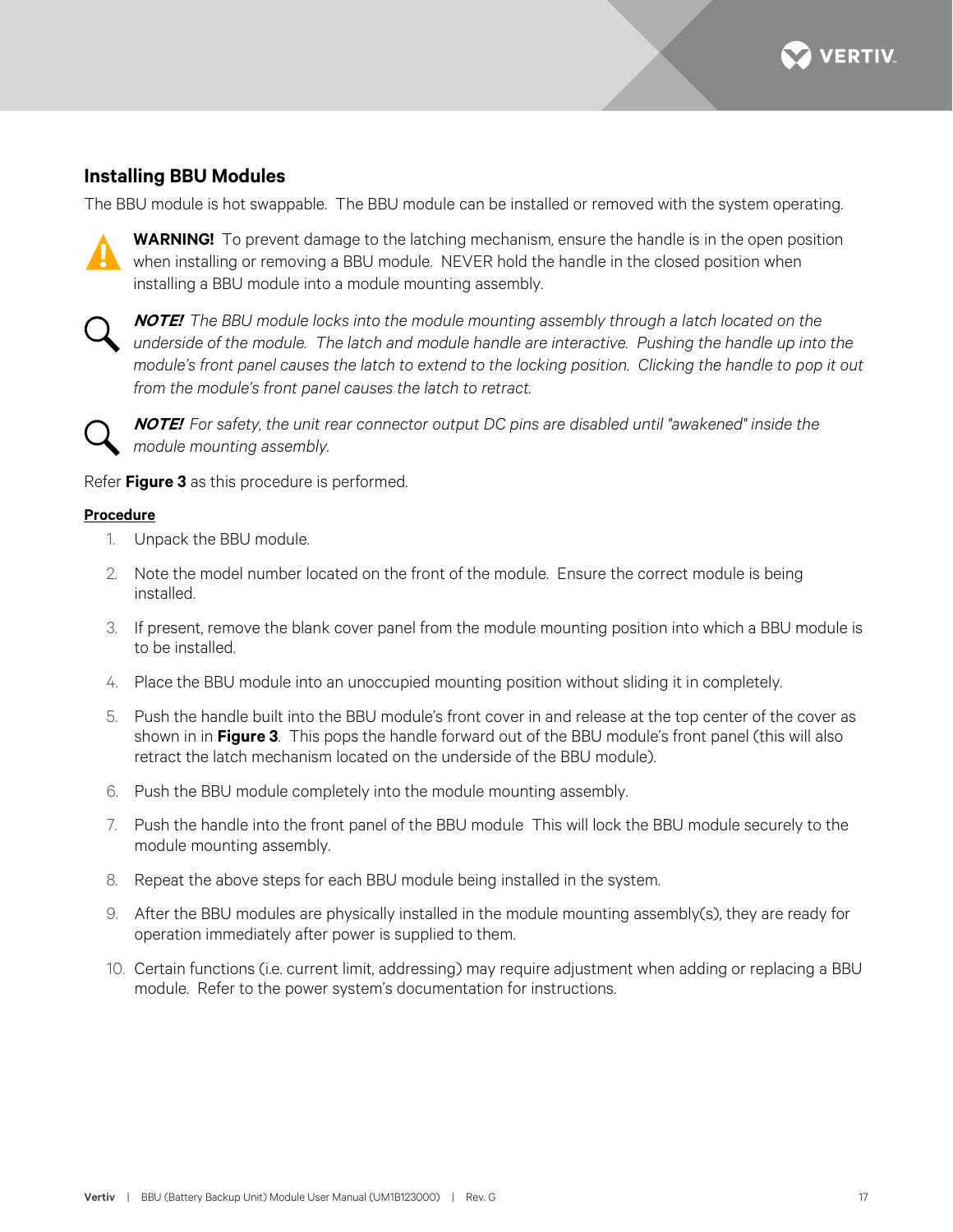

#### <span id="page-17-1"></span>**Figure 3:** *Installing or Removing a BBU Module*



## <span id="page-17-0"></span>**Learning Mode Calibration**

**NOTE!** *The BBU will not start/continue learning mode if the ambient temperature goes below +10 °C (+50 °F).*

To ensure the accuracy of the remaining available capacity data reported by the BBU, the BBU will periodically request a learning mode calibration. The accuracy of a BBU's remaining available capacity is dependent on a variety of factors, including temperature, discharge rates, discharge duration; so the accuracy of the remaining available capacity value without learning mode cannot be predicted.

The BBU will request learning mode calibration approximately every three (3) months. The frequency of learning mode requests will increase as the BBU nears its end of service life and may occur as frequently as once a month. The BBU request for learning mode will be routed to the SCC controller. The BBU will wait until the SCC controller indicates that it can start the learning mode calibration or that it should skip this calibration. When the BBU requests learning mode, it will turn on the yellow LED.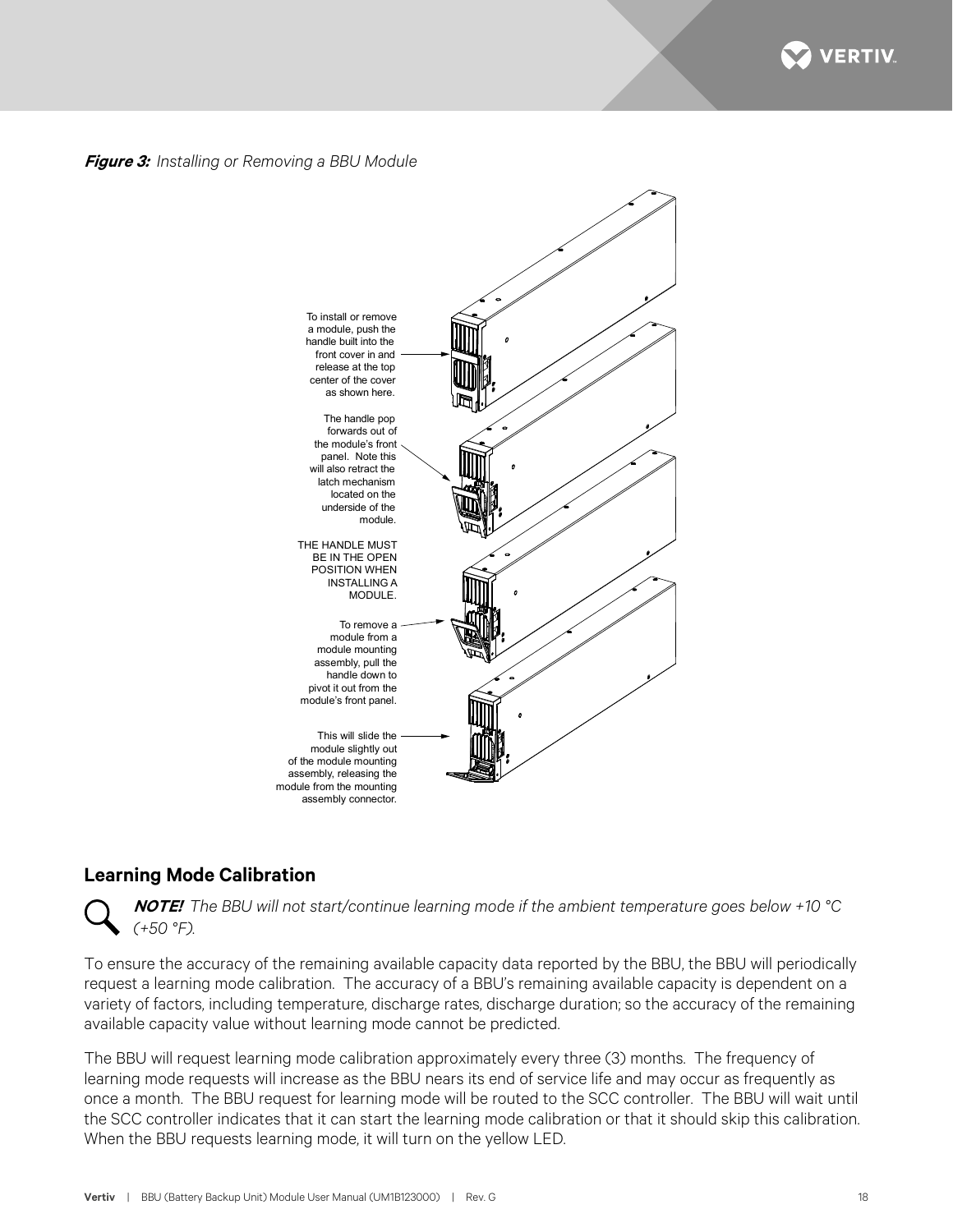

The request can stay outstanding for any amount of time. After the BBU gets the command to skip or do the calibration, the BBU will restart the time delay to the next request. For example, there is a new BBU which requests learning mode in early January. The request stays pending until early March, when the calibration is done. The next learning mode calibration request will occur in early June.

During learning mode calibration, the BBU is unavailable. It will not provide power boost or backup during learning mode. Note that the other BBU's in a module mounting assembly can provide power while one BBU is in learning mode. The BBU does not need to be moved to a different module mounting assembly for learning mode calibration.

For learning mode calibration, the BBU needs to be in a module mounting assembly, with AC applied.

The BBU will not start learning mode if:

- There is no AC.
- The BBU is discharging.
- There is an abnormal condition (like the ambient temperature goes out of range).

The BBU will stop learning mode if:

- There is a loss of AC.
- The DC bus collapses.
- There is an abnormal condition (like the ambient temperature goes out of range).
- EPO.
- The BBU is pulled out of the module mounting assembly.
- Another BBU is inserted into the module mounting assembly.
- The SCC sends the command to stop learning mode.

When the BBU starts learning mode calibration, the red LED will be on; the green and yellow LED's will be off.

Learning mode calibration takes 4-7 hours to complete.

### **Learning Mode and the SCC Controller**

When the SCC controller gets a request for learning mode from a BBU, it will send an SNMP trap to the RMS, to indicate that a BBU has requested learning mode. The battBatteryState field will indicate that the BBU requested learning mode. The SCC controller will also change its status in the update traps to indicate that there is an alarm. The yellow LED on the SCC controller will turn on.

The RMS can use the SNMP set command to set batteryLearningModeStart .N to 1 (where N is the number of the BBU) to command the BBU to start learning mode calibration. It can also set batteryLearningModeStart .N to 0 to command the BBU to skip this learning mode request.

If the BBU starts calibration, the SCC will send an SNMP trap to indicate that the BBU is not available. During calibration, the BBU's battBatteryState will indicate that the BBU is in the learning mode calibration. During learning mode calibration, the RMS can abort the calibration by setting batteryLearningModeStart .N to 0. This will leave the calibration request outstanding, but the BBU will stop learning mode.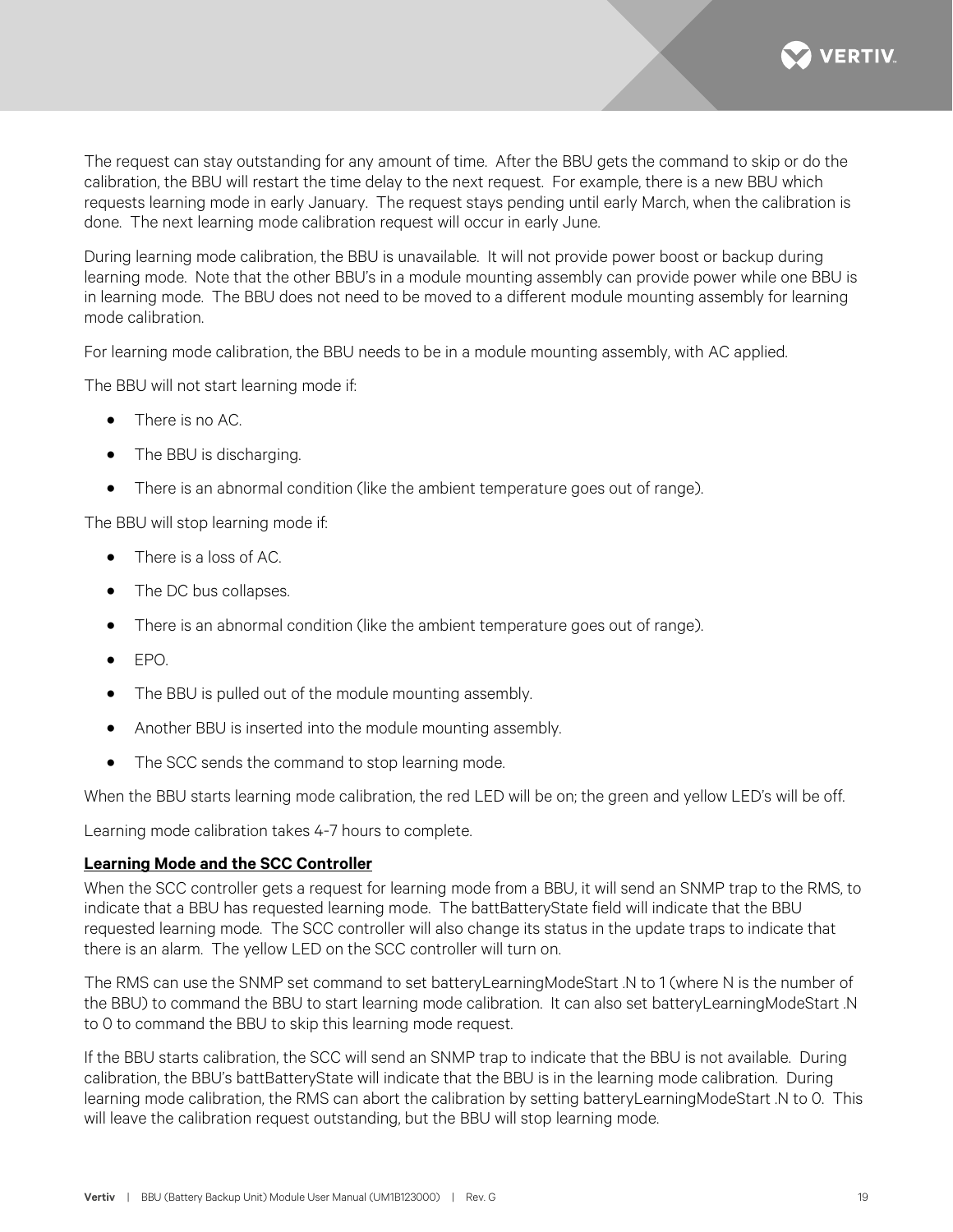**VERTIV** 

After calibration is completed, the SCC controller will send an SNMP trap to indicate that the BBU is now available. It will also send a trap to indicate whether or not the learning mode calibration was successful.

If the BBU skips calibration, the SCC controller will send an SNMP trap to indicate that the learning mode request is no longer active.

The yellow LED on the SCC controller will stay lit during the learning mode request and while the BBU is doing the calibration. When the BBU skips or completes learning mode, the yellow LED on the SCC controller will be turned off.

# <span id="page-19-0"></span>**STORAGE AND MAINTENANCE CHARGE**

### <span id="page-19-1"></span>**Storage Maintenance Charge**

When the BBU is not plugged into a rack, there will be no external LEDs illuminated to conserve power. Periodically, the BBU needs a refreshing charge.

- Storage: 5% RAC and 85% RH.
- 1 year Storage for Environment -20 °C to +25 °C (-4 °F to +77 °F).

#### **Procedure for Recharge**

- 1. Place BBU in 12V Module Mounting Assembly.
- 2. Turn on power to 12V Module Mounting Assembly.
- 3. Monitor RAC of the BBU, when it reaches 5% RAC extract the BBU and replace to storage.

# <span id="page-19-2"></span>**TROUBLESHOOTING AND REPAIR**

## <span id="page-19-3"></span>**Troubleshooting**

#### **BBU Module Imbalanced Load Sharing**

When multiple BBU modules are operating in parallel, the BBU's are designed to load share between themselves within a range of  $\pm$ 10 A of the average BBU's output current. If current sharing imbalance among the BBUs is suspected, (either yellow or red indicator LED illuminated), and load share is found to be greater than ±10 A of the average BBU current, check if the BBU modules are properly seated in the module mounting assembly.

If the current sharing imbalance still persists following the verification suggested above, replace the BBU module exhibiting the current imbalance.

#### **BBU Module Fault Symptoms and Troubleshooting**

The fault indicators that can be displayed by the BBU module are as follows. Refer to **[Table 4](#page-20-0)** for a list of possible causes and corrective actions.

- Power Indicator (Green) OFF
- Power Indicator (Green) Flashing
- Warning Indicator (Yellow) ON
- Warning Indicator (Yellow) Flashing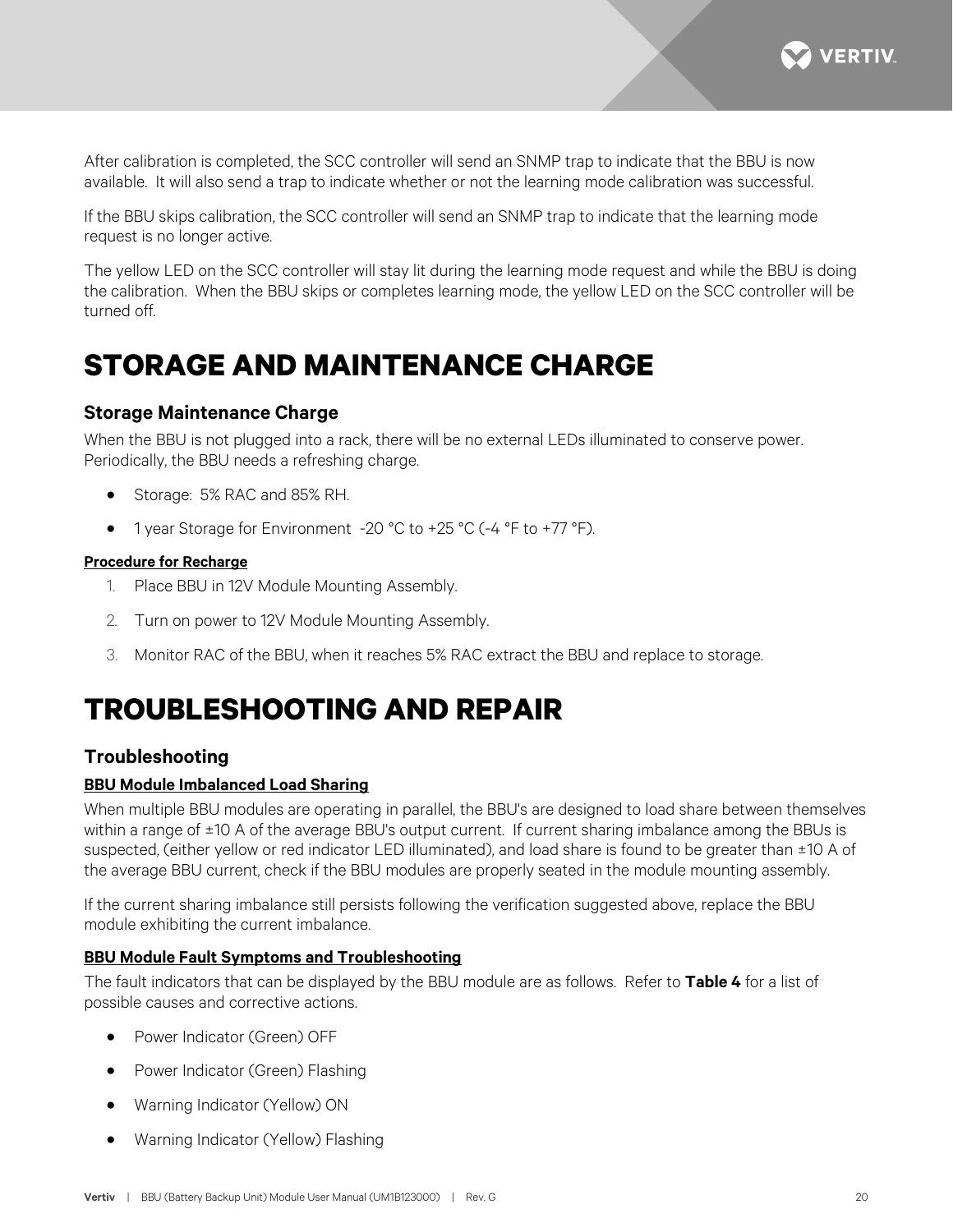

- Alarm Indicator (Red) ON
- Alarm Indicator (Red) Flashing

## <span id="page-20-0"></span>**Table 4:** *BBU Module Troubleshooting*

## **[Table 4](#page-20-0)**

| Symptom |                                                                           | <b>Possible Cause(s)</b>                                                                                                                                                     | <b>Suggested Action(s)</b>                                                                                  |
|---------|---------------------------------------------------------------------------|------------------------------------------------------------------------------------------------------------------------------------------------------------------------------|-------------------------------------------------------------------------------------------------------------|
|         | Power<br>Indicator<br>(Green) On                                          | Able to deliver 12 VDC.                                                                                                                                                      | No action required.                                                                                         |
|         | Power<br>Indicator<br>(Green) Off                                         | No input voltage.                                                                                                                                                            | Make sure there is input voltage.                                                                           |
|         |                                                                           | BBU has failed or shut down (due to end-<br>of-life, self-protect for temperature, input<br>voltage, etc.).                                                                  | Replace the BBU module.                                                                                     |
|         |                                                                           | Unable to deliver 12 VDC.                                                                                                                                                    | Replace the BBU module.                                                                                     |
|         | Power<br>Indicator<br>(Green) Slow<br>Flashing<br>(25% ON and<br>75% OFF) | BBU is operational but cannot provide DC<br>power (due to no remaining capacity, in<br>learning mode, or BBU is disabled by the<br>controller).<br>Unable to deliver 12 VDC. | Check to see if in learning mode or<br>disabled by the controller, if not replace the<br><b>BBU</b> module. |
|         | Power<br>Indicator<br>(Green)<br>Flashing (50%<br>ON and<br>50% OFF)      | BBU is being identified by the controller.                                                                                                                                   |                                                                                                             |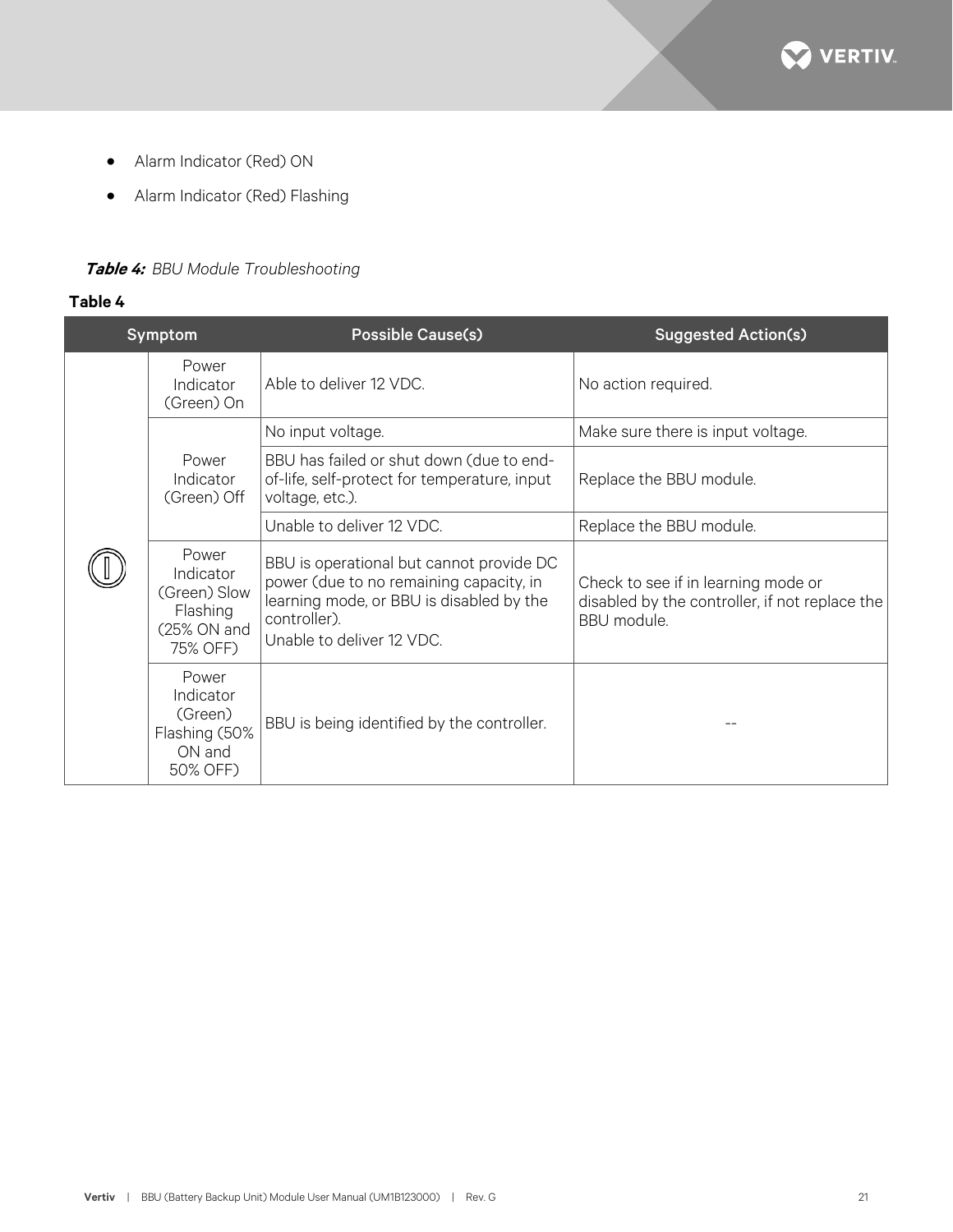

#### **[Table 4](#page-20-0)**

|  | Warning<br>Indicator<br>(Yellow) On          | AC input under/over voltage.                                                                         | Correct the AC input voltage to within the<br>acceptable range.                                                                                                                                                                                                                                                                                                             |
|--|----------------------------------------------|------------------------------------------------------------------------------------------------------|-----------------------------------------------------------------------------------------------------------------------------------------------------------------------------------------------------------------------------------------------------------------------------------------------------------------------------------------------------------------------------|
|  |                                              | BBU overcurrent condition.                                                                           | Correct the overcurrent condition.                                                                                                                                                                                                                                                                                                                                          |
|  |                                              | BBU DC output abnormal warning.<br>BBU charging problem warning.<br>BBU discharging problem warning. | Remove the BBU module, wait 30 seconds<br>or more (until the LEDs on the BBU<br>module extinguish), then re-insert the BBU<br>module. If BBU module fails to start or<br>shuts down again; replace the BBU module.                                                                                                                                                          |
|  |                                              | BBU near end-of-life.                                                                                |                                                                                                                                                                                                                                                                                                                                                                             |
|  |                                              | Moderate load sharing imbalance.                                                                     | Check if the BBU module is properly<br>seated in the module mounting assembly.<br>If this does not correct the fault, replace<br>the BBU module.                                                                                                                                                                                                                            |
|  |                                              | BBU module not inserted into the slot<br>completely.                                                 | Remove and properly insert the BBU<br>module.                                                                                                                                                                                                                                                                                                                               |
|  |                                              | BBU has no Remaining Available Capacity<br>(RAC)<br>(RAC is at 0).                                   | Make sure there is input voltage, let BBU<br>charge.                                                                                                                                                                                                                                                                                                                        |
|  |                                              | BBU charging or discharging failure.                                                                 | Replace the BBU module.                                                                                                                                                                                                                                                                                                                                                     |
|  |                                              | BBU module over-temperature or under<br>temperature protection.                                      | Fan rotor blocked: remove any object that<br>may be blocking the fan.<br>Ventilation blocked (inlet or outlet):<br>remove any object that may be blocking<br>the inlet or outlet.<br>Ambient temperature too high or too low<br>or BBU module inlet too close to a heat or<br>cooling source: correct the ambient<br>temperature or relocate the heat or cooling<br>source. |
|  | Warning<br>Indicator<br>(Yellow)<br>Flashing | Loss of communication with controller.                                                               | Check the CAN communication cables<br>between module mounting assemblies.<br>Remove and properly insert the BBU<br>module.                                                                                                                                                                                                                                                  |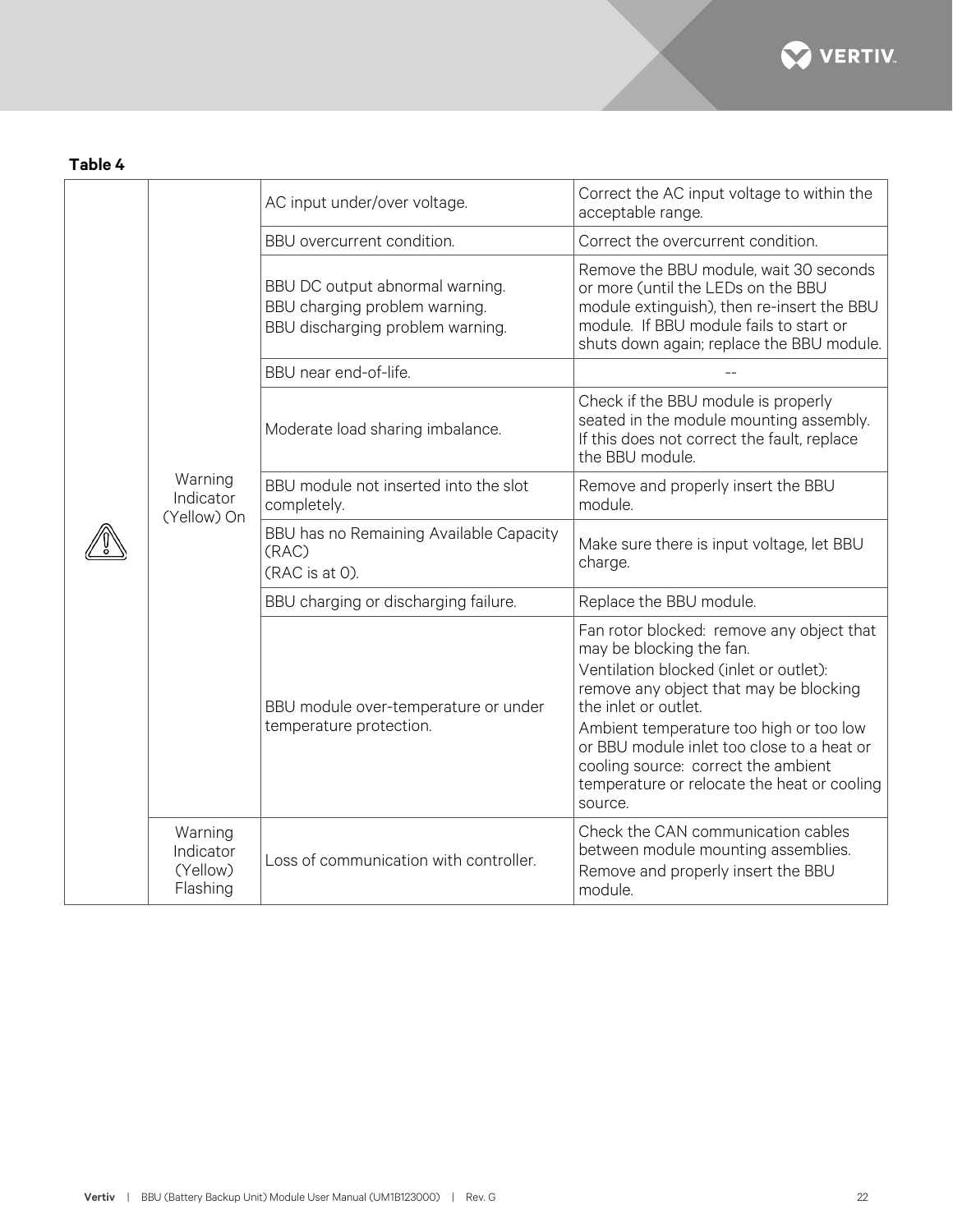

| × | ۰,<br>٠ |  |
|---|---------|--|
|---|---------|--|

|  | Alarm<br>Indicator<br>(Red) On       | Output over-voltage shutdown. Severe<br>load sharing imbalance.                                 | Remove the BBU module, wait 30 seconds<br>or more (until the LEDs on the BBU                                                       |
|--|--------------------------------------|-------------------------------------------------------------------------------------------------|------------------------------------------------------------------------------------------------------------------------------------|
|  |                                      | BBU charging is disabled.<br>BBU discharging is disabled.                                       | module extinguish), then re-insert the BBU<br>module. If BBU module fails to start or<br>shuts down again; replace the BBU module. |
|  |                                      | Ambient temperature too high or too low.                                                        | Correct the ambient temperature.                                                                                                   |
|  |                                      | BBU end-of-life.                                                                                | The BBU reaches end-of-life when the<br>BBU is no longer able to provide 3kW for<br>90 seconds. Replace the BBU module.            |
|  |                                      | AC input voltage outside the normal range<br>(AC high input voltage or AC low input<br>voltage. | Correct the AC input voltage to within the<br>acceptable range.                                                                    |
|  |                                      | BBU overcurrent condition.                                                                      | Correct the overcurrent condition.                                                                                                 |
|  |                                      | Internal processor error.                                                                       | Replace the BBU module.                                                                                                            |
|  |                                      | Cells out of balanced.                                                                          |                                                                                                                                    |
|  | Alarm<br>Indicator<br>(Red) Flashing | Fan not operating (BBU module shuts<br>down).                                                   | Replace the BBU module.                                                                                                            |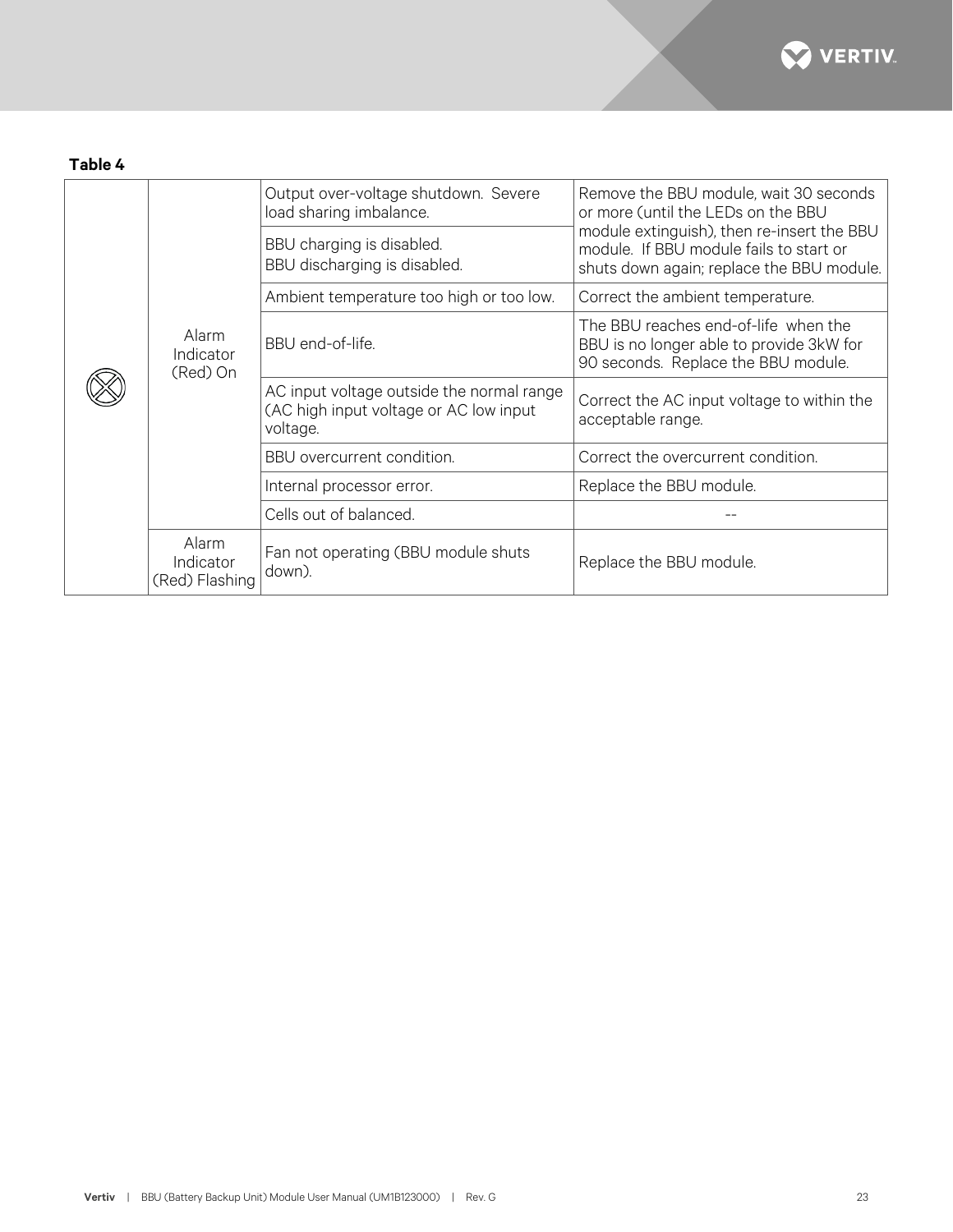

## <span id="page-23-0"></span>**Replacement Procedures**

### **BBU Module Replacement**

The BBU module is hot swappable. The BBU module can be installed or removed with the system operating.



**DANGER!** Take care when removing a BBU module that was in operation, as BBU module surfaces could be very hot.



**WARNING!** To prevent damage to the latching mechanism, ensure the handle is in the open position when installing or removing a BBU module. NEVER hold the handle in the closed position when installing a BBU module into a module mounting assembly.



**NOTE!** *The BBU module locks into the module mounting assembly through a latch located on the underside of the module. The latch and module handle are interactive. Pushing the handle up into the module's front panel causes the latch to extend to the locking position. Clicking the handle to pop it out from the module's front panel causes the latch to retract.*

Refer **[Figure 3](#page-17-1)** as this procedure is performed.

#### **Procedure**

- 1. Performing this procedure may activate external alarms. Do one of the following. If possible, disable these alarms. If these alarms cannot be easily disabled, notify the appropriate personnel to disregard any alarms associated with this system while this procedure is performed.
- 2. Push the handle built into the BBU module's front cover in and release at the top center of the cover as shown in in **[Figure 3](#page-17-1)**. This pops the handle forward out of the BBU module's front panel (this will also retract the latch mechanism located on the underside of the BBU module).
- 3. Pull the handle down to pivot it out from the module's front panel. As you pull the handle down, the module will slide out of the module mounting assembly, releasing the module from the mounting assembly connector.
- 4. Remove the BBU module from the module mounting assembly.
- 5. Place the replacement BBU module into the mounting position without sliding it in completely.
- 6. Push the handle built into the BBU module's front cover in and release at the top center of the cover as shown in in **[Figure 3](#page-17-1)**. This pops the handle forward out of the BBU module's front panel (this will also retract the latch mechanism located on the underside of the BBU module).
- 7. Push the BBU module completely into the module mounting assembly.
- 8. Push the handle into the front panel of the BBU module This will lock the BBU module securely to the module mounting assembly.
- 9. Certain functions (i.e. current limit, addressing) may require adjustment when adding or replacing a BBU module. Refer to the power system's documentation for instructions.
- 10. After the BBU modules are physically installed in the module mounting assembly (s), they are ready for operation immediately after power is supplied to them. Verify that the BBU modules are operating normally.
- 11. Enable the external alarms, or notify appropriate personnel that this procedure is finished.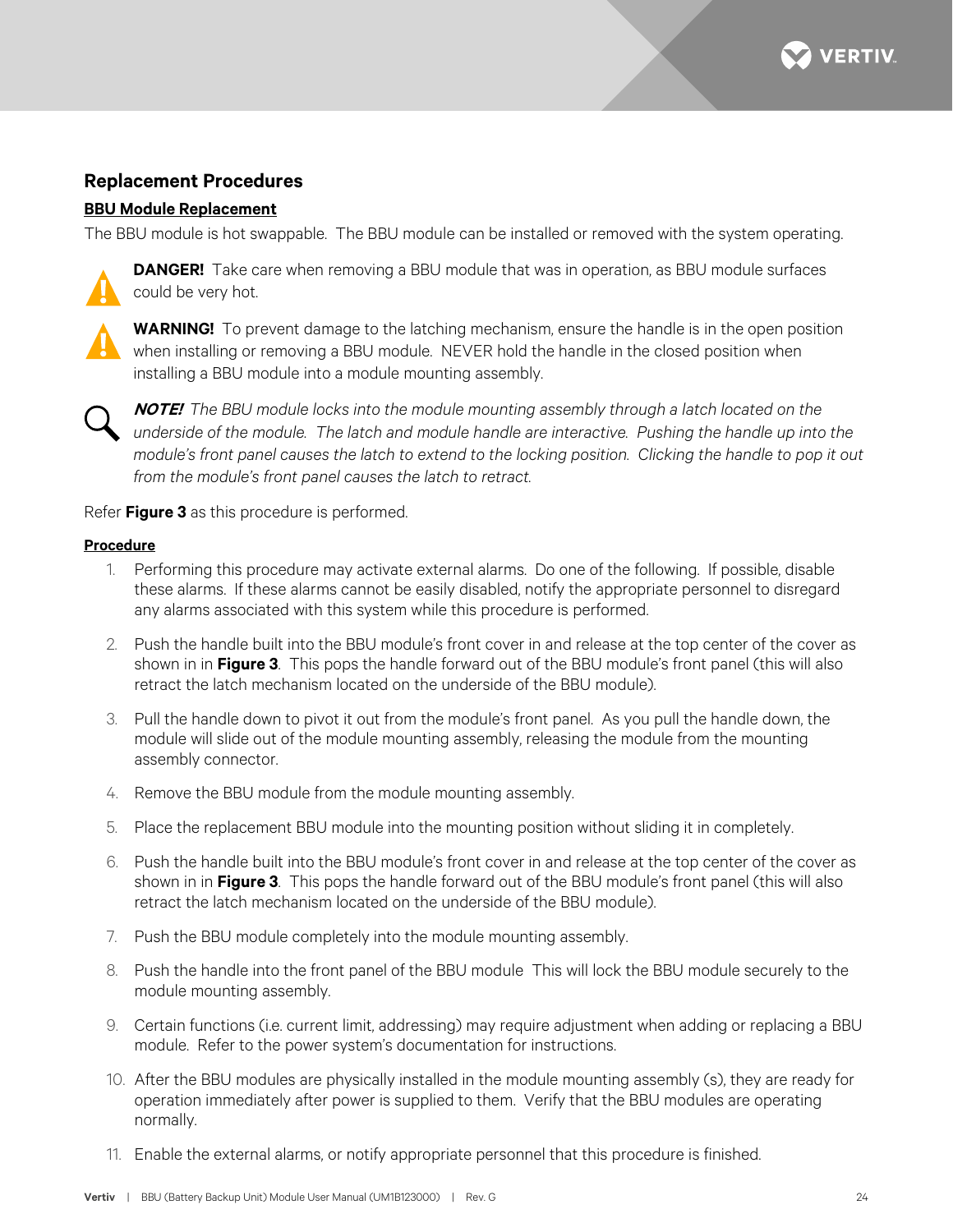

12. Ensure that there are no local or remote alarms active on the system.